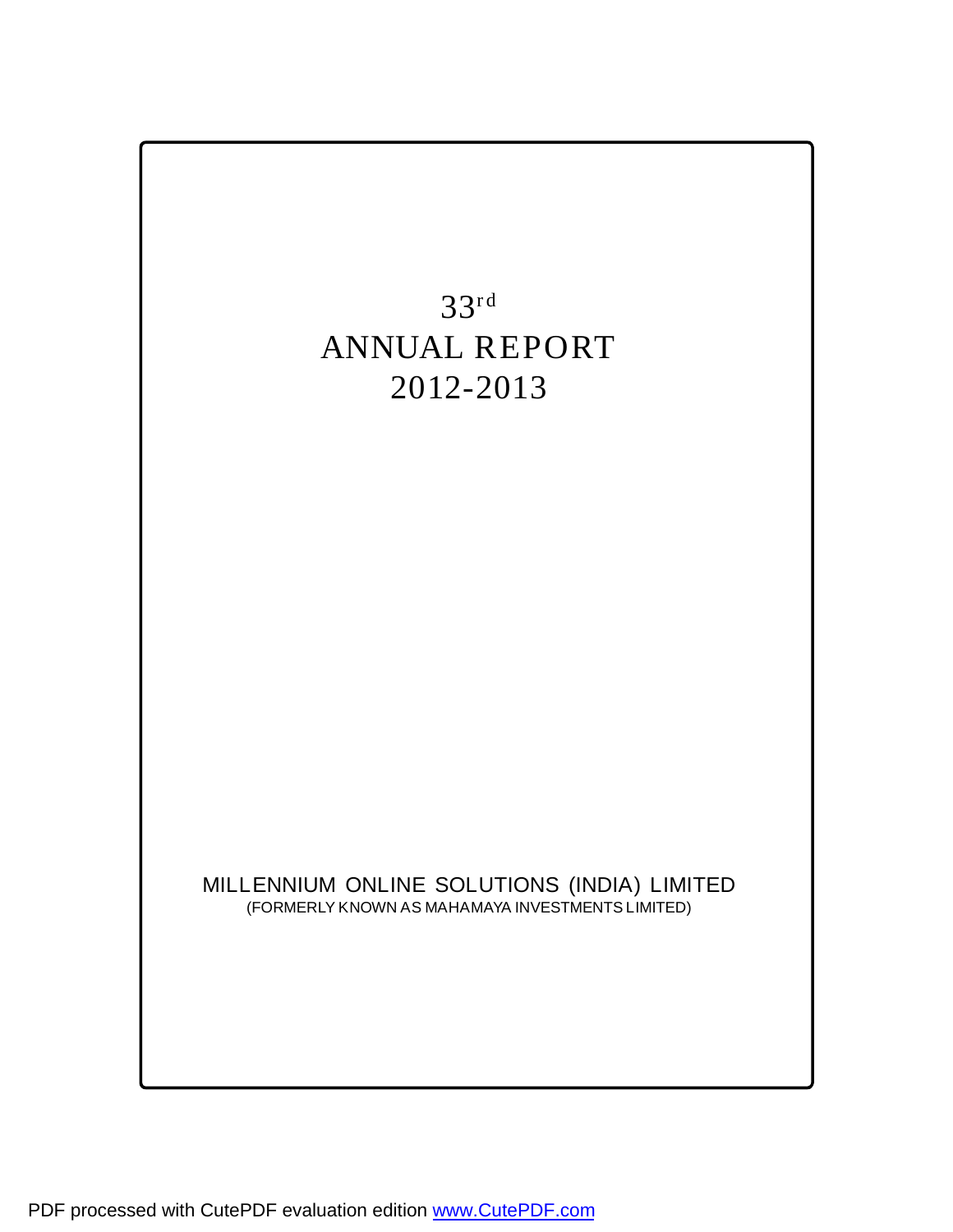# **MILLENNIUM ONLINE SOLUTIONS (INDIA) LIMITED (Formerly Known as Mahamaya Investments Limited) ANNUAL REPORT 2012-2013**

| <b>BOARD OF DIRECTORS</b> : Mr. Neeraj Gupta                                                                                                                                                                                                                       | (Appointed w.e.f 14 <sup>th</sup> August, 2012)<br>Mr. Atulya Mafatlal<br>(resigned on 14 <sup>th</sup> August, 2012)<br>Mr. Ravindra K. Palkar<br>Mr. Hemant Desai<br>(resigned on 14 <sup>th</sup> August, 12)<br>Mr. Harilal Singh Faran<br>Mr. Jethalal Goswami<br>Mr. Nikunj Pancholi<br>(Appointed on 04.04.2013)<br>Mr.Girdharilal khuha<br>(Appointed on 04.04.2013) | Chairman and MD<br>Chairman<br>CEO and Compliance Officer<br>Independent & Non-Executive Director<br>Independent & Non-Executive Director<br>Independent & Non-Executive Director<br>Independent & Non-Executive Director<br>Independent & Non-Executive Director |
|--------------------------------------------------------------------------------------------------------------------------------------------------------------------------------------------------------------------------------------------------------------------|------------------------------------------------------------------------------------------------------------------------------------------------------------------------------------------------------------------------------------------------------------------------------------------------------------------------------------------------------------------------------|-------------------------------------------------------------------------------------------------------------------------------------------------------------------------------------------------------------------------------------------------------------------|
| <b>CHIEF FINANCIAL OFFICER</b> : Mr. Pyarelal Verma                                                                                                                                                                                                                |                                                                                                                                                                                                                                                                                                                                                                              |                                                                                                                                                                                                                                                                   |
| <b>REGISTERED OFFICE</b>                                                                                                                                                                                                                                           | : Flat No.53, 5 <sup>th</sup> Floor, Building No.11, Vijay Vilas Tores Building,<br>GB Road, Kaveser, Thane, Maharashtra - 400615.                                                                                                                                                                                                                                           |                                                                                                                                                                                                                                                                   |
| <b>BANKERS</b><br><b>AUDITORS</b>                                                                                                                                                                                                                                  | : C. P. Jaria & Co., Chartered Accountants.                                                                                                                                                                                                                                                                                                                                  | : 1) Bank of Baroda 2) Central Bank 3) The Financial Co-operative Bank Ltd                                                                                                                                                                                        |
| <b>SHARES LISTED AT</b><br>: The Bombay Stock Exchange Limited,<br>Phiroze Jeejeebhoy Towers, Dalal Street,<br>Mumbai - 400 001<br>The Ahmedabad Stock Exchange Limited,<br>Kamdhenu Complex,<br>Opp Sahajanand College, Panjrapole<br>Ahemdabad, Gujarat-380 015. |                                                                                                                                                                                                                                                                                                                                                                              |                                                                                                                                                                                                                                                                   |

# **33rd ANNUAL GENERAL MEETING**

|              | Day & Date: Tuesday, $22^{nd}$ October 2013                                                     | <b>Time: 12.00 Noon.</b>                                        |
|--------------|-------------------------------------------------------------------------------------------------|-----------------------------------------------------------------|
| <b>Place</b> | : Harmony Banquet Hall, Plot No. C-7, 3 <sup>rd</sup> Floor,<br>Bhimashankar Bhavan, New MHADA, | Opp Siddhachal Club House, Vasant Vihar, Thane (West) – 400 610 |

| <b>Contents</b>                                | Page No.  |
|------------------------------------------------|-----------|
| Notice                                         | $1 - 2$   |
| Directors' Report                              | $3-5$     |
| Corporate Governance Report                    | $6 - 11$  |
| Compliance Certificate                         | $12 - 15$ |
| <b>Management Discussion Report</b>            | 16        |
| Affirmation of Code of Conduct                 | 17        |
| <b>CEO/CFO Certification</b>                   | 17        |
| Independent Auditors' Report                   | $18 - 20$ |
| Balance-Sheet                                  | 21        |
| Profit & Loss A/c.                             | 22        |
| Schedule Forming Part of Balance Sheet         | $23 - 24$ |
| Schedule forming part of Profit & Loss Account | $25 - 26$ |
| <b>Cash Flow Statement</b>                     | 27-28     |
| Attendance Slip & Proxy Form                   | 29        |
|                                                |           |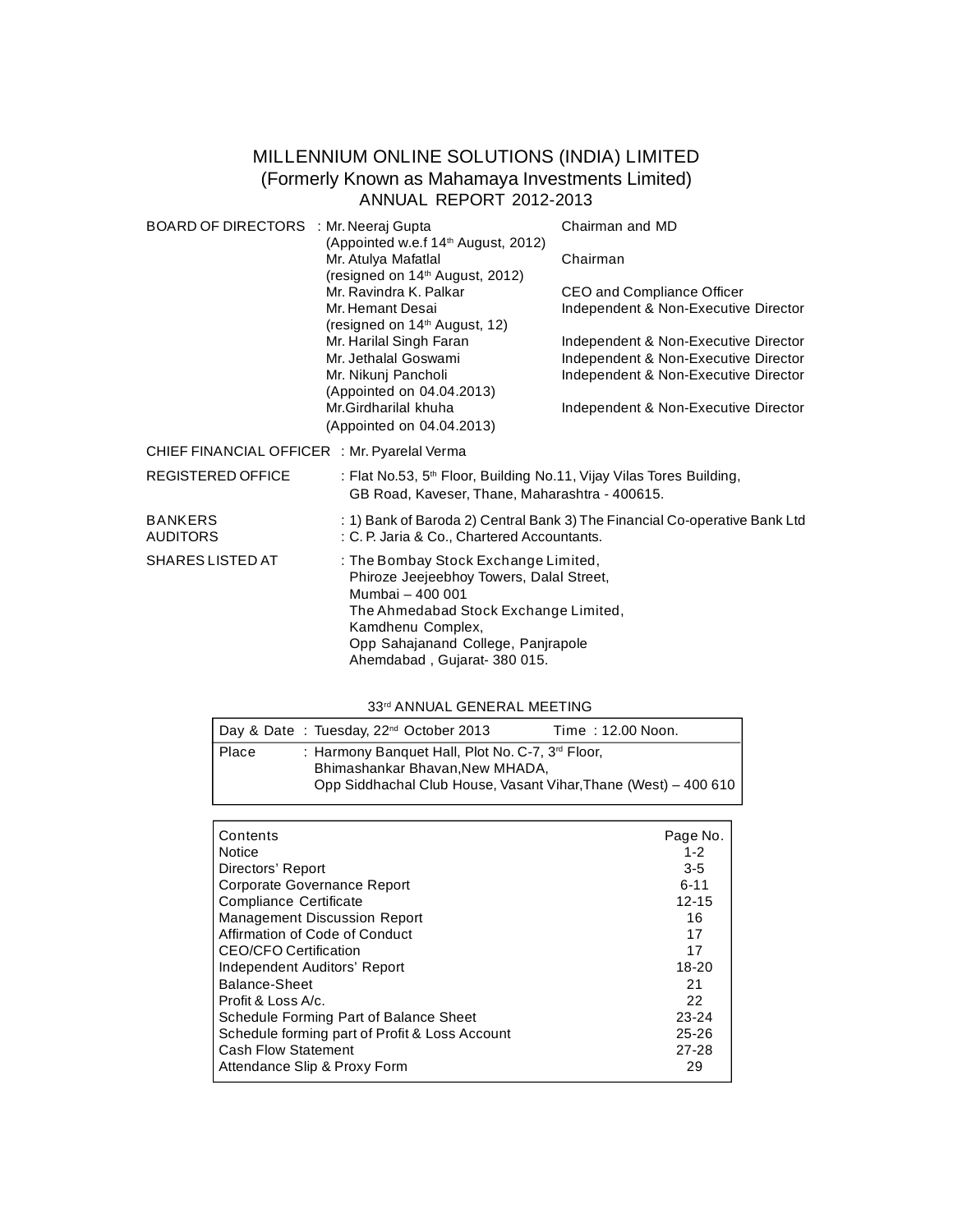# **NOTICE**

**NOTICE IS HEREBY GIVEN THAT THE 33rd ANNUAL GENERAL MEETING OF THE MEMBERS OF MILLENNIUM ONLINE SOLUTIONS (INDIA) LIMITED (FORMERLY KNOWN AS MAHAMAYA INVESTMENTS LIMITED) WILL BE HELD ON TUESDAY THE 22ND OCTOBER, 2013 AT 12.00 NOON AT HARMONY BANQUET HALL, PLOT NO. C-7, 3RD FLOOR, BHIMASHANKAR BHAVAN, NEW MHADA, OPP SIDDHACHAL CLUB HOUSE, VASANT VIHAR, THANE (WEST) – 400 610 TO TRANSACT THE FOLLOWING BUSINESS.**

### **ORDINARY BUSINESS:**

- **1. To receive, consider and adopt the audited accounts for the period ended 30th June, 2013 along with notes and schedules thereon as on that date and the reports of Directors and Auditors thereon.**
- **2. To appoint a Director in place of Mr. Jethalal Goswami, Director of the Company who retires by rotation and being eligible offers himself for re-appointment.**
- **3. To appoint a Director in place of Mr. Harilal Singh, Director of the Company who retires by rotation and being eligible offers himself for re-appointment.**
- **4. To appoint auditors of the Company to hold office from the conclusion of this Annual General Meeting, until the conclusion next Annul General Meeting and to fix their remuneration.**

### **SPECIAL BUSINESS:**

**5. To consider and if thought fit, to pass, with or without modifications, the following Resolution as an Ordinary Resolution:**

**"RESOLVED THAT Mr. Neeraj Gupta who was appointed as an Additional Director on 14th August, 2012 by the Board of Directors of the Company pursuant to Section 260 of the Companies Act, 1956 and Article 139 of the Articles of Association of the Company and who holds office only up to the date of this Annual General Meeting and in respect of whom the Company has received a notice in writing from a member pursuant to provisions of Section 257 of the Act proposing his candidature for the office of Director be and is hereby appointed as Director of the Company who is liable to retire by rotation."**

**"RESOLVED FURTHER THAT any Director of the Company be and is hereby severally authorized to do all such deeds, action and things as may be necessary for effecting the above resolution."**

**6. To consider and if thought fit, to pass, with or without modifications, the following Resolution as an Ordinary Resolution:**

**"RESOLVED THAT Mr. Nikunj Pancholi who was appointed as an Additional Director on 4th April, 2013 by the Board of Directors of the Company pursuant to Section 260 of the Companies Act, 1956 and Article 139 of the Articles of Association of the Company and who holds office only up to the date of this Annual General Meeting and in respect of whom the Company has received a notice in writing from a member pursuant to provisions of Section 257 of the Act proposing his candidature for the office of Director be and is hereby appointed as Director of the Company who is liable to retire by rotation."**

**"RESOLVED FURTHER THAT any Director of the Company be and is hereby severally authorized to do all such deeds, action and things as may be necessary for effecting the above resolution."**

**7. To consider and if thought fit, to pass, with or without modifications, the following Resolution as an Ordinary Resolution:**

**"RESOLVED THAT Mr. GirdhariLal Khuha who was appointed as an Additional Director on 4th April,, 2013 by the Board of Directors of the Company pursuant to Section 260 of the Companies Act, 1956 and Article 139 of the Articles of Association of the Company and who holds office only up to the date of this Annual General Meeting and in respect of whom the Company has received a notice in writing from a member pursuant to provisions of Section 257 of the Act proposing his candidature for the office of Director be and is hereby appointed as Director of the Company who is liable to retire by rotation."**

**"RESOLVED FURTHER THAT any Director of the Company be and is hereby severally authorized to do all such deeds, action and things as may be necessary for effecting the above resolution."**

**By Order Of the Board FOR MILLENNIUM ONLINE SOLUTIONS (INDIA) LIMITED (Formerly Known as Mahamaya Investments Limited) Date : 27th August, 2013 Sd/-**

 $Place : Mumbai$ 

**Managing Director**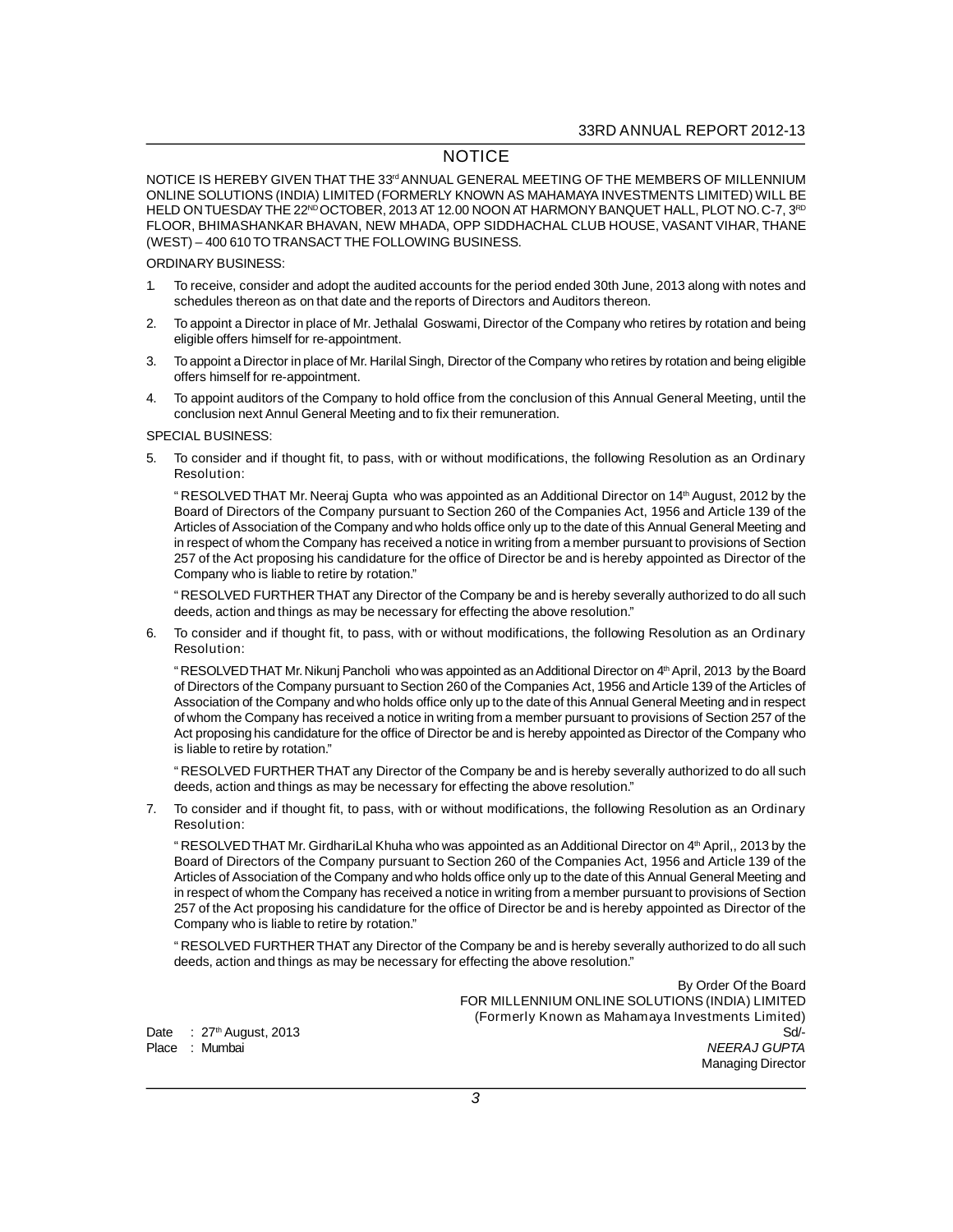**(Formerly Known as Mahamaya Investments Limited)**

# **NOTES:**

- **1. A member entitled to attend and vote at the meeting is entitled to appoint a proxy to attend and vote instead of himself and such proxy need not be a member of the company.**
- **2. The Proxy Form to be effective should be deposited with the company not less than 48 hours before the time fixed for the commencement of the meeting.**
- **3. The Register of Members and Share Transfer Register shall remain closed from Friday, the 4 TH October, 2013 to Friday, the 11th October, 2013 (both days inclusive).**
- **4. As a measure of economy, copies of the Annual Reports and Accounts will not be distributed at the Meeting. Members are therefore, requested to bring their copies to the meeting.**
- **5. Members/Proxies are requested to produce the attendance slip duly signed, sent along with the Annual Report and Accounts, for admission to the meeting hall.**
- **6. Members who are holding shares in identical order or names in more than one folio are requested to write to the company to enable the company to consolidate their holdings in one folio.**

#### **EXPLANATORY STATEMENT**

#### **As required by Section 173 (2) of the Companies Act, 1956.**

#### **Item No. 4**

**Mr. Neeraj Gupta was appointed as an Additional Director by the Board of Directors of the Company at their meeting held on 14th August, 2012.**

**By virtue of provisions of Section 260 of the Companies Act, 1956, he would hold office only up to the date of this Annual General Meeting of the Company. The Company has received notice from a member pursuant to section 257 of the Companies Act, 1956, proposing the candidature of Mr. Neeraj Gupta as Director of the Company.**

**The resolution for appointing him as a Director of the Company is put forward to you to be passed as an Ordinary Resolution.**

**None of the Directors except Mr. Neeraj Gupta are interested in the above resolution**

#### **Item No. 5**

**Mr. Nikunj Pancholi was appointed as an Additional Director by the Board of Directors of the Company at their meeting held on 4th April, 2013.**

**By virtue of provisions of Section 260 of the Companies Act, 1956, he would hold office only up to the date of this Annual General Meeting of the Company. The Company has received notice from a member pursuant to section 257 of the Companies Act, 1956, proposing the candidature of Mr. Nikunj Pancholi as Director of the Company.**

**The resolution for appointing him as a Director of the Company is put forward to you to be passed as an Ordinary Resolution.**

**None of the Directors except Mr. Nikunj Pancholi are interested in the above resolution.**

#### **Item No. 6**

**Mr. Girdharilal Khuha was appointed as an Additional Director by the Board of Directors of the Company at their meeting held on 4th April, 2013.**

**By virtue of provisions of Section 260 of the Companies Act, 1956, he would hold office only up to the date of this Annual General Meeting of the Company. The Company has received notice from a member pursuant to section 257 of the Companies Act, 1956, proposing the candidature of Mr. Girdharilal Khuha as Director of the Company.**

**The resolution for appointing him as a Director of the Company is put forward to you to be passed as an Ordinary Resolution.**

**None of the Directors except Mr. Girdharilal Khuha are interested in the above resolution.**

**By Order Of the Board FOR MILLENNIUM ONLINE SOLUTIONS (INDIA) LIMITED (Formerly Known as Mahamaya Investments Limited)**

**Date : 27th August, 2013 Sd/- Place : Mumbai** *NEERAJ GUPTA*

**Managing Director**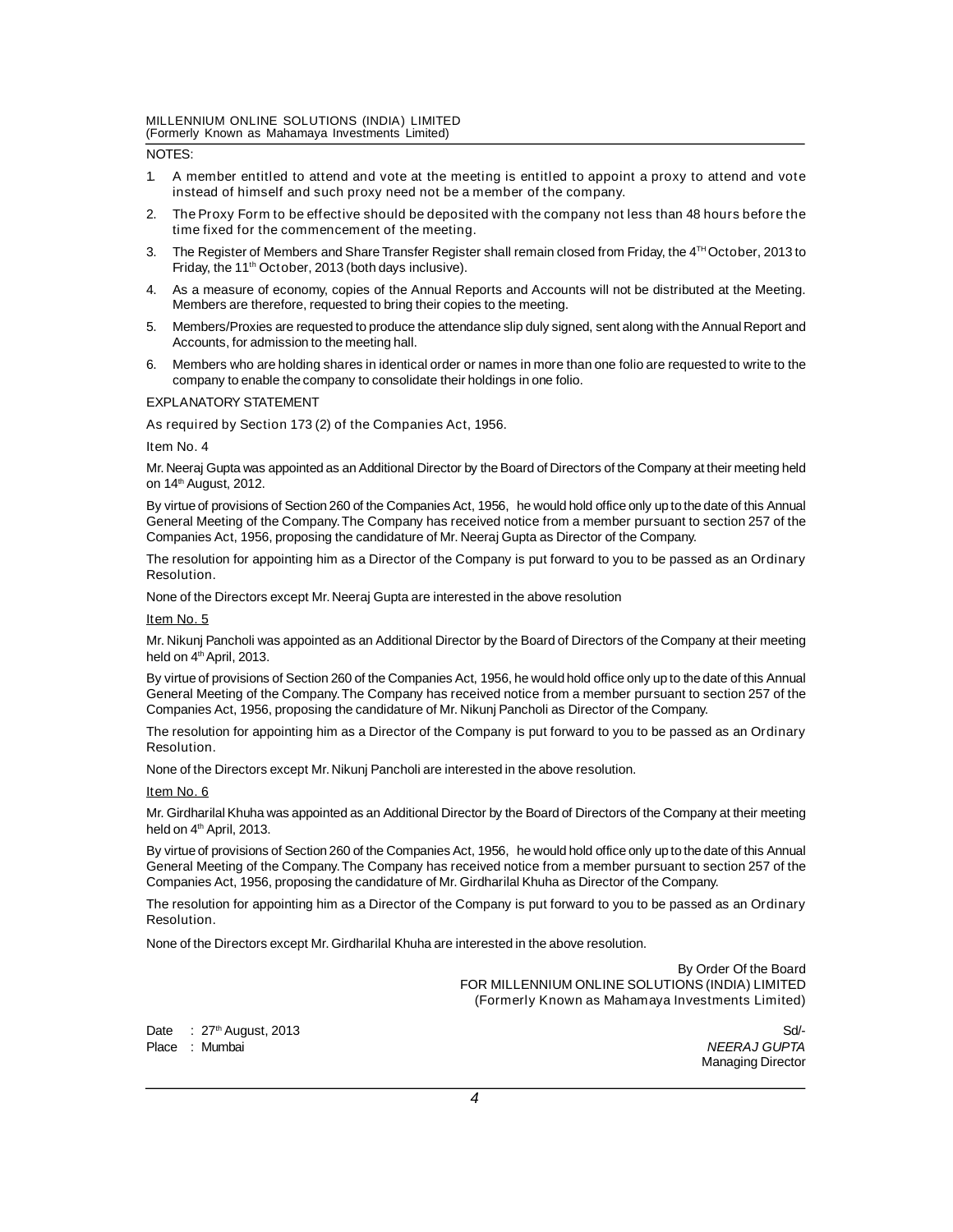# **DIRECTORS' REPORT**

#### **To, The Members MILLENNIUM ONLINE SOLUTIONS (INDIA) LIMITED (Formerly Known as Mahamaya Investments Limited)**

**Your Directors have great pleasure in presenting 33rd ANNUAL REPORT along with the Audited Balance Sheet and Profit And Loss Account, for the period ended 30th June, 2013.**

# **1. FINANCIAL RESULTS**

**The financial Results are briefly indicated below:**

|                                                       |                   | (Amt in `)   |
|-------------------------------------------------------|-------------------|--------------|
| <b>PARTICULARS</b>                                    | <b>YEAR ENDED</b> |              |
|                                                       | 30.06.2013        | 31.03.2012   |
| <b>Total Income</b>                                   | Nil               | 2,32,100     |
| <b>Total Expenditure</b>                              | (11,66,337)       | (4,17,249)   |
| Profit/(Loss) before Taxation                         | (11,66,337)       | (1, 85, 149) |
| Extra Ordinary Items                                  | (61,091,894)      | Nil          |
| Profit/(Loss) after Extra Ordinary Items and Taxation | (62, 258, 231)    | (1, 85, 149) |
| Profit/(Loss) Brought Forward                         | 39,021,396        | 39,206,545   |
| Balance carried to Balance Sheet                      | (23, 236, 835)    | 39.021.396   |

#### **2. REVIEW OF OPERATIONS**

**The Company has incurred a loss of Rs. 62,258,231/- during the current financial year. The increase in loss was mainly due to writing off of investment of Rs. 6,10,91,894/- in the form of 2973286 Equity shares of IDI Ltd as the company is liquidated. As the members would be aware, the Company has diversified into Information Technology Sector particularly hardware sector. However income from the diversified sector is not yet generated but your Directors are optimistic about its operation and income generation from the next financial year.**

# **3. DIVIDEND**

**In view of losses your Directors do not recommend any dividend as such.**

# **4. DEPOSITS**

**The company has not accepted any deposits from the Public therefore provisions of Section 58A and Companies (Acceptance of Deposits) Rules 1975 are not applicable to the Company.**

# **5. PARTICULARS OF EMPLOYEES**

**There were no employees during the whole or part of the year who were in receipt of remuneration in excess of limits as set out in terms of the provisions of section 217(2A) of the Companies Act, 1956, read with the Companies (Particulars of Employees) Rules 1975 as amended.**

# **6. DIRECTORS**

**During the year Mr. Neeraj Gupta were appointed as an Additional Director as well as Managing Director the Company in the meeting held by Board of Directors on 14th August, 2012. The company has already obtained your approval through postal ballot for appointing him as Managing Director. However pursuant to provisions of Section 260 of the Companies Act, 1956 he needs to be appointed as a Director and then only he can continue to act as a Managing Director. The resolution for appointing him as a Director is put forward for your approval.**

**Further Mr. Nikunj Pancholi and Girdharilal Khuha were appointed as Additional Director (s) on 4th April, 2013. The resolution for their appointment as Directors is put forward for your approval.**

**Mr Jethalal Goswami and Mr. Harilal Singh Director(s) of the Company are retiring by rotation in terms of provisions of Articles of Association of the Company and is eligible for re-appointment. The resolution for their appointment as Directors is also placed before you in the Annual General Meeting for your approval.**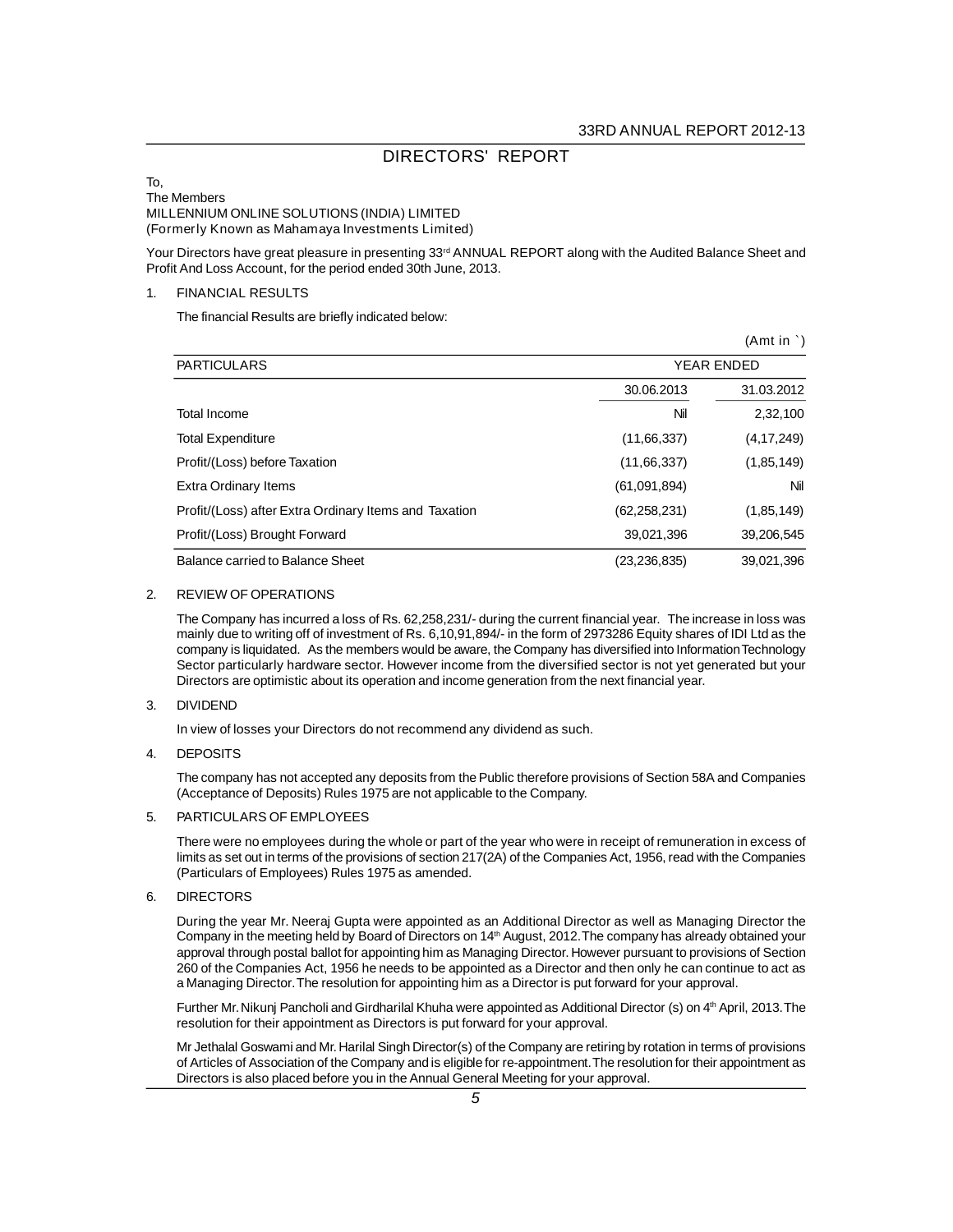# **MILLENNIUM ONLINE SOLUTIONS (INDIA) LIMITED**

**(Formerly Known as Mahamaya Investments Limited)**

**Mr. Atulya Mafatlal and Mr. Hemant Desai resigned from the office of Directorship with effect from 14 th August, 2012. The Board place their sincere appreciation for the work done during their tenure.**

# **7. SUBSIDIARIES:**

**Since the Company has no subsidiaries, provision of section 212 of the Companies Act, 1956 is not applicable during the financial year.**

# **8. POSTAL BALLOT**

**During the year Company has passed various resolutions by a way of postal ballot in accordance with Section 192A of the Companies Act, 1956 read with Companies (Passing of the Resolution by Postal Ballot) Rules, 2011, for the following matters respectively,**

- **1. Amendment of Clause III of Memorandum of Association for Change in Object Clause of the Company.**
- **2. Approval of Change of Name of Company from "Mahamaya Investments Limited" to "Millennium Online Solutions (India) Limited".**
- **3. Alteration of Articles of Association under Section 31 of the Companies Act , 1956 for Replacement , Deletion and Re-Numbering Certain Existing Articles of the Company.**
- **4. Authority under Section 293 (1) (a) of the Companies Act, 1956 for Sell, Lease or otherwise dispose of the whole or substantially the whole, of the undertaking of the Company.**
- **5. Authority under Section 293 (1) d of the Companies Act,1956 to borrow money in excess of aggregate Paid up Capital and Free Reserve of the Company**
- **6. Shifting of Registered office of the Company under Section 146 of the Companies Act,1956 from 5th floor, Mafatlal House, H.T. Parekh Marg, Backbay Reclamation Mumbai – 400 020 to Flat no. 53, 5th Floor, Building No. 11, Vijay Vilash Tores Building , GB Road, Kaveser , Thane – 400615 .**
- **7. Appointment of Mr Neeraj Gupta as a Managing Director for a period of 5 ( Five ) Years with effect from 14th August,2012 on Honorary Basis.**

# **9. CHANGE IN THE NAME OF THE COMPANY**

**During the Year under review, the company has changed of name of the Company from "Mahamaya Investment Limited" to "Millennium Online Solutions (India) Limited". The Company has obtained Certificate from the** Registrar of Companies, Mumbai dated **21st June, 2013 effecting change of name as mentioned above.**

# **10. REGISTERED OFFICE**

**During the Year under review, the company has changed its registered office from 5th floor, Mafatlal House, H.T. Parekh Marg, Backbay Reclamation Mumbai – 400 020 to Flat no. 53, 5th Floor, Building No. 11, Vijay Vilash Tores Building , GB Road, Kaveser , Thane – 400615 which is situated outside the local limits of district of Mumbai.**

# **11. DIRECTOR'S RESPONSIBILITY STATEMENT**

**The Board of Directors hereby confirms:**

- **i. That in the preparation of the Annual Accounts, the applicable accounting standards have been followed along with proper explanation relating to material departures.**
- **ii. That the Directors have selected such accounting policies and applied them consistently and made judgments and estimates that are reasonable and prudent so as to give a true and fair view of the state of affairs of the company at the end of the financial year and of the Profit or Loss of the Company for that period.**
- **iii. That the Directors have taken proper and sufficient care for the maintenances of adequate accounting records in accordance with the provision of this Act for safeguarding the assets of the Company and for preventing and detecting fraud and other irregularities.**
- **iv. That the Directors have prepared the Annual accounts on a going concern basis.**

# **12. FINANCIAL YEAR**

**The Board of Directors of the Company have extended the last financial year by a quarter and thus the last financial year is from 1 st April, 2012 to 30th June, 2013 for which the Balance Sheet and the Income Statement along with Cash Flow Statement, Auditors Report and notes thereon is presented for your approval. However at the meeting held of Board of Directors on 27th August, 2013, the current financial year was again changed to a period of Nine months ending on March 31, 2014.**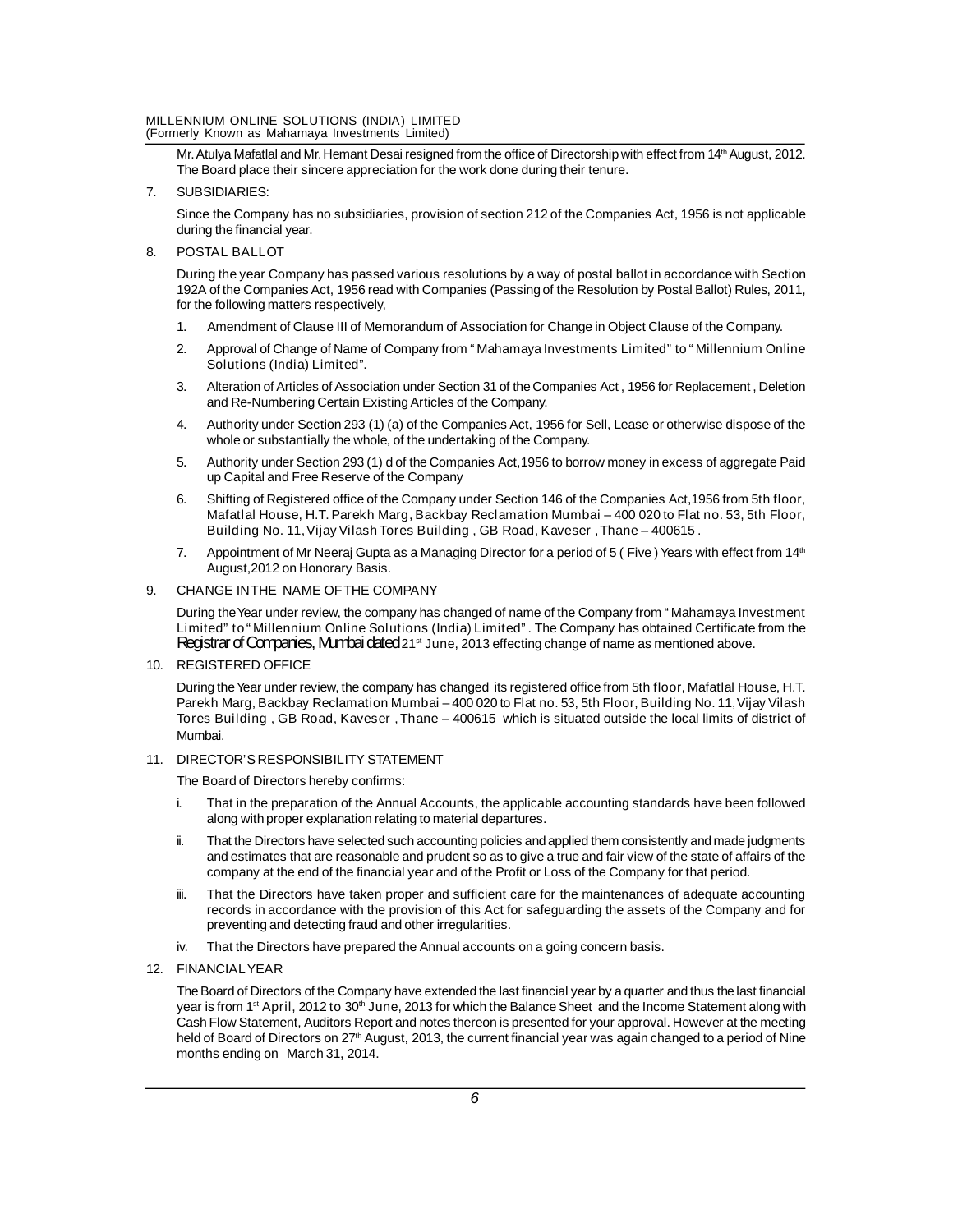**Thus the last financial year is for the period of 15 months ending June 30, 2013 and the current financial year is for the period of 9 months ending March 31, 2014.**

# **13. CONSERVATION OF ENERGY & TECHNOLOGY ABSORBTION**

**Since the Company is not a manufacturing unit provisions of Section 217 (1)(e) of the Companies Act, 1956, read with the Companies (Disclosure of Particulars in the Report of Board of Directors) Rules, 1988 regarding conservation of energy, technology absorption and foreign exchange earnings and outgo is not applicable.**

#### **14. FOREIGN EXCHANGE EARNINGS AND OUTGO.**

**During the year under review, besides the transactions reported elsewhere, there were no other Foreign Exchange transactions.**

#### **15. AUDITORS**

**M/s C. P. Jaria & Co. Chartered Accountants, Surat, Statutory Auditors of your company holds office until the conclusion of the forthcoming Annual General Meeting. They have signified their willingness to accept re-appointment as Statutory Auditors of the Company and further have confirmed their eligibility under Section 224 (1B) of the Companies Act, 1956.**

**Your Director's recommend their appointment as Statutory Auditors of the Company for your approval.**

# **16. AUDITORS REPORT:**

**Since notes to account are self explanatory, no further explanation is given by the Board as such.**

#### **17. COMMITTEES OF THE BOARD**

**Pursuant to Section 292A of the Companies Act, 1956 and clause 49 of Listing Agreement the Company has formed Audit Committee. Besides this the Company has also formed Shareholder / Investor Grievance Committee to redress investor's complaint, if any.**

# **18. COMPLIANCE CERTIFICATE**

**Pursuant to provisions of Section 383A of the Companies Act, 1956, the Company has obtained compliance Certificate from Mr. Hemant Shetye, Partner, M/s HS Associates Company Secretaries for the year ended June 30, 2013 and is annexed hereto.**

# **19. CORPORATE GOVERNANCE REPORT**

**The Company has obtained Corporate Governance Certificate from M/s C. P. Jaria & Co. Chartered Accountants, Surat, Statutory Auditors of the Company and is annexed hereto.**

**A separate Report on Corporate Governance is also annexed hereto and marked as Annexure A to this Report.**

# **20. REVOCATION OF SUSPENSION IN TRADING IN EQUITY SHARES**

**The trading of Equity Shares of the Company was suspended by Bombay Stock Exchange due to non compliance of various clauses of listing agreement. However with the continued efforts of Board of Directors of your Company the suspension of trading of Equity Shares of the Company was revoked by Bombay Stock Exchange with effect from 6th July, 2012. The shares of the Company are now freely tradable.**

# **21. ACKNOWLDEGEMENTS**

**Your Company wishes to sincerely thank all the customers, commercial banks, financial institution, creditors etc. for their continuing support and co-operation.**

**Your Directors express their appreciation for the dedicated and sincere services rendered by the employees of the company and also sincerely thank the shareholders for the confidence reposed by them in the company and from the continued support and co-operation extended by them.**

**By Order Of The Board For MILLENNIUM ONLINE SOLUTIONS (INDIA) LIMITED (Formerly Known as Mahamaya Investments Limited) Sd/- Date : 27th August, 2013 NEERAJ GUPTA**

**Place : Mumbai CHAIRMAN**

*7*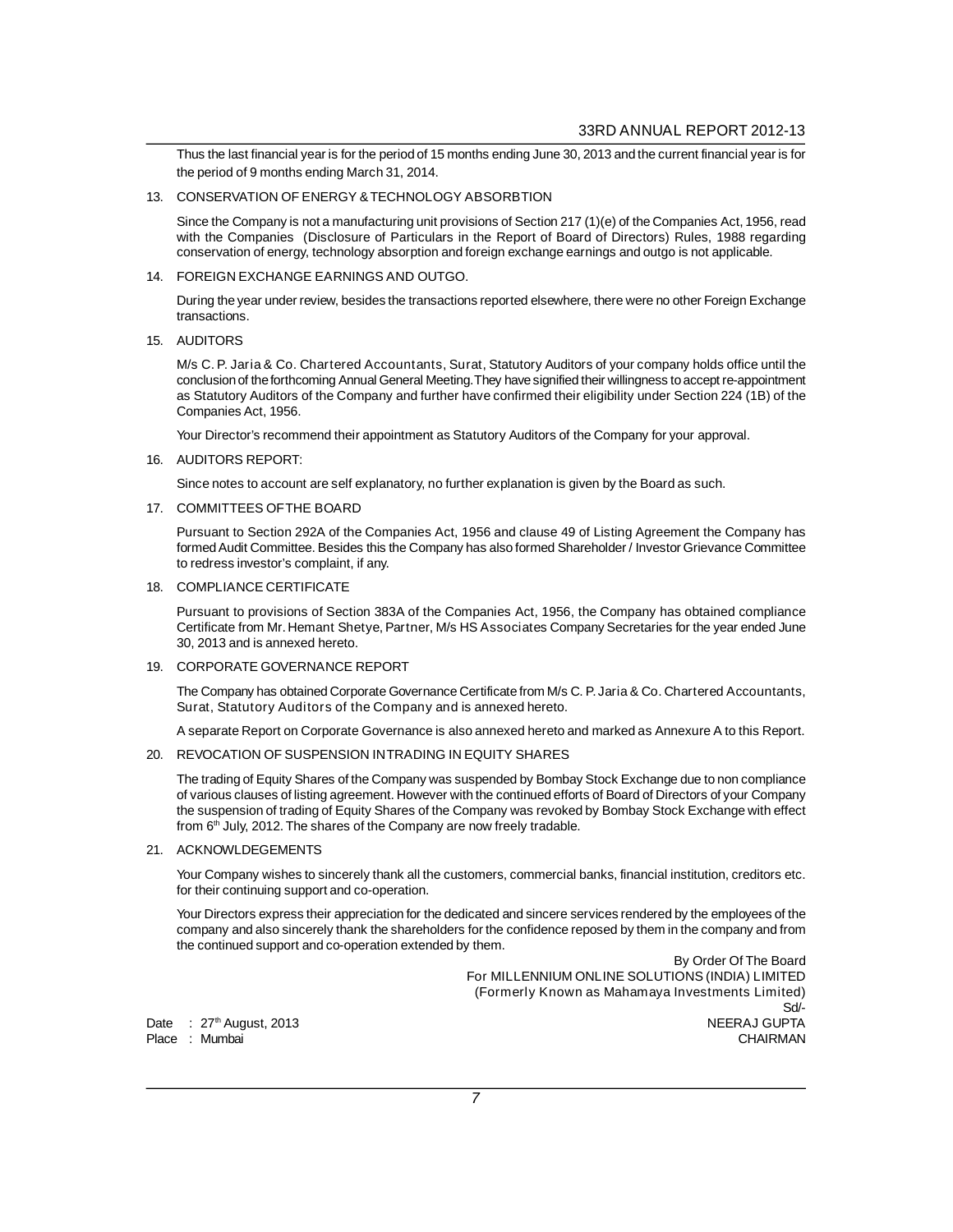# **MILLENNIUM ONLINE SOLUTIONS (INDIA) LIMITED**

**(Formerly Known as Mahamaya Investments Limited)**

# **ANNEXURE A TO THE DIRECTORS REPORT**

#### **COMPANY'S PHILOSOPHY:**

**The Corporate Governance code as introduced by Security and Exchange Board of India (SEBI) in pursuance of clause 49 of Listing Agreement is became applicable to the company by March, 2003. The same has been implemented by the Company from January 2003.**

**The Company believes in maximum utilization of resources at minimum cost and attaining maximum long-term shareholders value.**

#### **BOARD OF DIRECTORS:**

**The Board of the Company comprises of 6 (six) Directors, out of which 2 (Two) Directors are Executive Directors and 4 (Four ) are Independent Non Executive Directors of the Company. There is no nominee or Institutional Directors in the Company.**

**None of Directors has pecuniary or Business relationship with the Company other than as mentioned elsewhere in Annual Report. No Director of the Company is either member in more than 10 (Ten) committees and/or Chairman of more than 5 (Five) committees across all Companies in which he is Director.**

**During the year, there were in total 7 (Seven) Board Meetings were held. The time gap between the two meetings was not more than 4 months. All the information required to be furnished to the Board was made available to them along with detailed Agenda notes. The dates on which the Board Meeting was held are as follows:**

**30.05.2012; 14.08.2012; 29.10.2012, 09.11.2012, 15.02.2013; 04.04.2013 and 15.05.2013**

**The following table gives the attendance of the Directors at Board Meetings of the Company and also other Directorship in other Companies and Chairmanship/Membership in Board Committees of public limited companies as on 30th June, 2013:**

| Sr.<br>No.     | <b>Name of Director</b>                                                 | Category                                     | No. of Board<br>meetings<br><b>Attended</b> | Attendance<br>at Last<br><b>AGM</b> | No. Of Other<br>Directorship | No. of Other<br>Committee<br>membership in<br>other Companies |
|----------------|-------------------------------------------------------------------------|----------------------------------------------|---------------------------------------------|-------------------------------------|------------------------------|---------------------------------------------------------------|
| 1.             | Mr. Neeraj Gupta<br>(Appointed on 14th<br>August, 2012)                 | Chairman &<br><b>Managing Director</b>       | 6                                           | Yes                                 | $\overline{2}$               | Nil                                                           |
| 2.             | Mr. Atulya Mafatlal<br>(resigned on<br>14th August, 2012)               | Chairman                                     | $\overline{2}$                              | Yes                                 | $\overline{7}$               | Nil                                                           |
| 3              | Mr. Ravindra Palkar                                                     | CEO and<br>Compliance Officer                | $\overline{7}$                              | Yes                                 | 6                            | $\overline{2}$                                                |
| 4              | Mr. Hemant Desai<br>(resigned on<br>14th August, 2012)                  | Independent Non<br><b>Executive Director</b> | $\mathfrak{p}$                              | Yes                                 | $\Omega$                     | $\mathbf 0$                                                   |
| 5              | Mr. Harilal Singh Faran                                                 | Independent Non<br><b>Executive Director</b> | $\overline{7}$                              | yes                                 | Nil                          | Nil                                                           |
| 6              | Mr. Jethalal Goswami                                                    | Independent Non<br><b>Executive Director</b> | $\overline{7}$                              | Yes                                 | 1                            | Nil                                                           |
| $\overline{7}$ | Mr. Nikunj Pancholi<br>(appointed on<br>4 <sup>th</sup> April, 2013)    | Independent Non<br><b>Executive Director</b> | $\overline{2}$                              | <b>No</b>                           | Nil                          | Nil                                                           |
| 8              | Mr. Girdharilal Khuha.<br>(appointed on<br>4 <sup>th</sup> April, 2013) | Independent Non<br><b>Executive Director</b> | $\mathfrak{p}$                              | <b>No</b>                           | Nil                          | Nil                                                           |

**None of the Non-executive Directors are paid any remuneration as defined as per the provisions of Companies Act, 1956.**

**A brief Resume of Director seeking appointment/re-appointment at the forthcoming Annual General Meeting in pursuance of Clause 49 VI (IA) of the Listing Agreement is given hereunder:**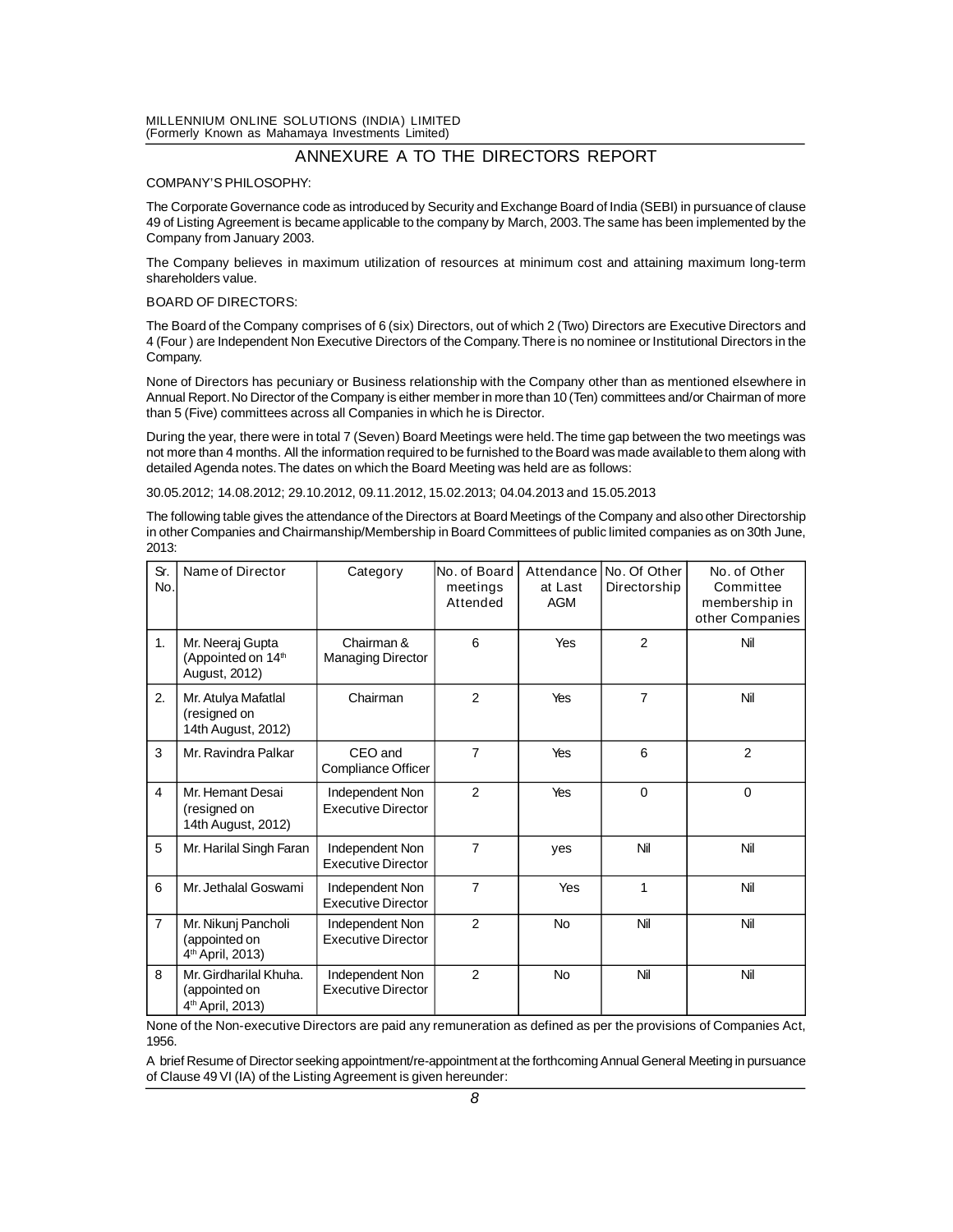# **33RD ANNUAL REPORT 2012-13**

| Resume of Mr. Neeraj Gupta                                                                                                                                                                  |   |                                                                                                                                                                                |
|---------------------------------------------------------------------------------------------------------------------------------------------------------------------------------------------|---|--------------------------------------------------------------------------------------------------------------------------------------------------------------------------------|
| Name of Director<br>Age<br>Qualification<br>Expertise in functional Area<br>Directorship in other Indian Public Limited<br>Companies and other firms as on 30th June, 2013<br>Shareholdings |   | Mr. Neeraj Gupta<br>40 year<br><b>B.E (Electronics) from SVNIT</b><br>Management<br>Millennium Online (India) Limited<br>1.<br>Ultra Care Hygieine Limited<br>2.<br><b>NIL</b> |
| Resume of Mr. Nikunj Pancholi                                                                                                                                                               |   |                                                                                                                                                                                |
| Name of Director<br>Age<br>Qualification<br>Expertise in functional Area<br>Directorship in other Indian Public Limited Companies<br>and other firms as on 30th June, 2013<br>Shareholdings |   | Mr. Nikunj Jashbhai Pancholi<br>26 year<br>B.E(Electronic & Communications)<br>Technical<br>Nil<br>Nil                                                                         |
| Resume of Mr. Girdharilal Khuha                                                                                                                                                             |   |                                                                                                                                                                                |
| Name of Director<br>Age<br>Qualification<br>Expertise in functional Area<br>Directorship in other Indian Public Limited Companies<br>and other firms as on 30th June, 2013                  | ÷ | Mr. Girdharilal Khuha<br>56 year<br>Under graduate<br>Management<br>Nil                                                                                                        |
| Shareholdings                                                                                                                                                                               |   | Nil                                                                                                                                                                            |

# **COMMITTEES OF THE BOARD:**

#### **A. Audit Committee**

**Pursuant to the provisions of section 292(A) of the Companies Act, 1956 & Clause 49 II of Listing Agreement, an Audit Committee comprising of 4 Directors as members and at least two – third of whom being Non -Executive Directors has been constituted as under:**

| Mr. Harilal Singh Faran                                        | Chairman |
|----------------------------------------------------------------|----------|
| Mr. Hemant Desai (resigned on 14th August, 2012)               | Chairman |
| Mr. Jethalal Goswami                                           | Member   |
| Mr. Neeraj Gupta                                               | Member   |
| Mr. Atulya Mafatlal (resigned on 14th August, 2012)            | Member   |
| Mr. Nikunj Pancholi (appointed on 4 <sup>th</sup> April, 2013) | Member   |

**During the year, there were in total 6 (Six) Audit Committee Meetings were held on 30.05.2012; 14.08.2012; 9.11.2012, 15.02.2013, 04.04.2013 and 15.5.2013**

**The following table gives the attendance of the members at Audit Committee Meetings of the Board of Directors of the Company as on 30th June, 2013**

| Name of the Member                                                | <b>Status</b> | No. of Meeting(s) held | No. of Meetings attended |
|-------------------------------------------------------------------|---------------|------------------------|--------------------------|
| Mr. Harilal Singh Faran                                           | Chairman      | 6                      | 6                        |
| Mr. Hemant Desai<br>(resigned on 14th August, 2012)               | Chairman      |                        |                          |
| Mr. Jethalal Goswami                                              | Member        | 6                      | 6                        |
| Mr. Neeraj Gupta<br>(appointed on 14 <sup>th</sup> August, 2012)  | Member        |                        |                          |
| Mr. Atulya Mafatlal<br>(resigned on 14th August, 2012)            | Member        | 2                      |                          |
| Mr. Nikunj Pancholi<br>(appointed on 4 <sup>th</sup> April, 2013) | Member        |                        |                          |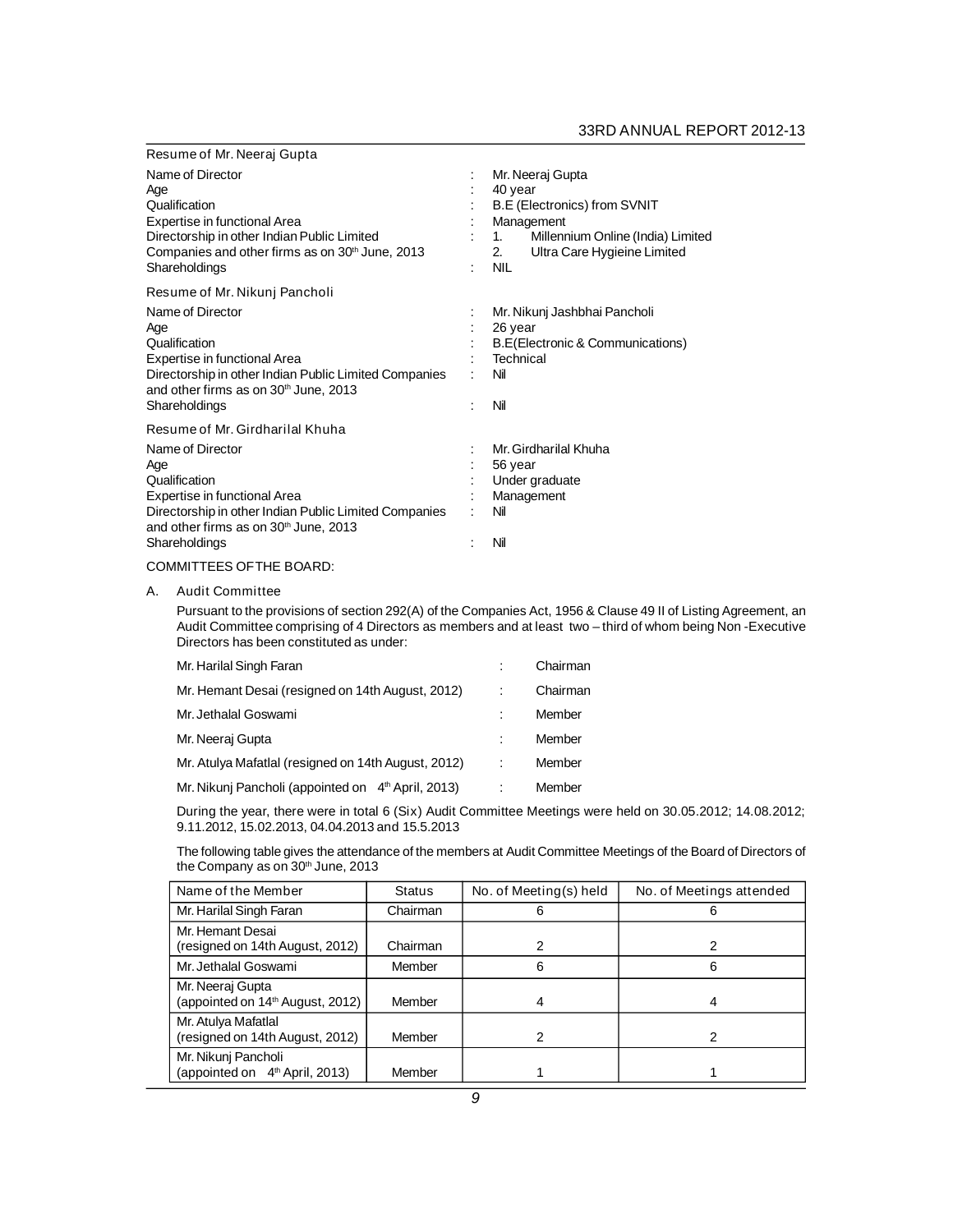# **MILLENNIUM ONLINE SOLUTIONS (INDIA) LIMITED**

**(Formerly Known as Mahamaya Investments Limited)**

# **B. Shareholders/Investors Grievance Committee**

**The Shareholders/Investors Grievance Committee comprises of 4 (Four) Members, majority of whom are Non Executive Directors. As required by clause 49 of Listing Agreement, the Chairman of the Shareholder/ Committee is Independent, Non Executive Director. The composition of the Shareholders/Investors Grievance Committee as on 30th June, 2013 is as follows:**

| Mr. Jethalal Goswami                                              |  | Chairman |
|-------------------------------------------------------------------|--|----------|
| Mr. Hemant Desai (resigned on 14th August, 2012)                  |  | Member   |
| Mr. Harilal Singh Faran                                           |  | Member   |
| Mr. Ravindra Palkar                                               |  | Member   |
| Mr. Girdharilal Khuha. (appointed on 4 <sup>th</sup> April, 2013) |  | Member   |

**During the year, there were in total 5 (Five) Shareholders/Investors Grievance Committee Meetings were held on 30.05.2012; 14.08.2012; 09.11.2012, 15.02.2013 and 15.05.2013**

**The following table gives the attendance of the members at Shareholders/Investors Grievance Committee Meetings of the Board of Directors of the Company:**

| Name of the Member                                                   | <b>Status</b> | No. of Meeting held | No. of Meetings attended |
|----------------------------------------------------------------------|---------------|---------------------|--------------------------|
| Mr. Jethalal Goswami                                                 | Chairman      | 5                   |                          |
| Mr. Hemant Desai<br>(resigned on 14th August, 2012)                  | Member        |                     |                          |
| Mr. Harilal Singh Faran                                              | Member        | 5                   | 5                        |
| Mr. Ravindra Palkar                                                  | Member        | 5                   | 5                        |
| Mr. Girdharilal Khuha.<br>(appointed on 4 <sup>th</sup> April, 2013) | Member        |                     |                          |

# **GENERAL BODY MEETINGS:**

**Details of last 3 (Three) Annual General Meetings are given below:**

| <b>Financial Year</b> | Date     | Time               | Venue                    | <b>Special Resolution(s)</b> |
|-----------------------|----------|--------------------|--------------------------|------------------------------|
| 2011-2012             | 28.09.12 | $11.30 \text{ am}$ | <b>Registered Office</b> | No                           |
| 2010-2011             | 30.09.11 | 11.00 a.m          | <b>Registered Office</b> | No                           |
| 2009-2010             | 30.09.10 | 11.00 a.m          | <b>Registered Office</b> | No                           |

**The detail of Special Resolution(s) passed through postal ballot during last year, along with their voting pattern is mentioned hereunder:**

| Sr.<br><b>No</b> | <b>Subject Matter of Resolution</b>                                                                                                      | No. of shares<br>in net valid<br>postal Ballot<br><b>Forms</b> | <b>Assent</b><br>(in %) | <b>Dissent</b><br>(in %) |
|------------------|------------------------------------------------------------------------------------------------------------------------------------------|----------------------------------------------------------------|-------------------------|--------------------------|
| $\mathbf 1$      | Amendment to clause III of the Memorandum of<br>Association of the Company                                                               | 1868157                                                        | 99.89                   | 0.11                     |
| $\mathcal{P}$    | Approval of Name of Company as<br>Millennium Online Solutions (India) Limited                                                            | 1868157                                                        | 99.89                   | 0.11                     |
| 3                | Alteration of Articles of Association of the Company under<br>Section 31 of the Companies Act, 1956                                      | 1868157                                                        | 99.89                   | 0.11                     |
| 4                | Shifting of registered office of the Company outside the local<br>limits of district of Mumbai under the jurisdiction of same registrar. | 1868157                                                        | 99.89                   | 0.11                     |
| 5                | Appointment of Mr. Neeraj Gupta as Managing Director<br>for a period of 5(Five) Years                                                    | 1868157                                                        | 99.89                   | 0.11                     |

**The Chairman declared the result of aforementioned postal Ballot on 18th May, 2013 at the registered office of the Company. Mr. Hemant Shetye, Partner of M/s HS Associates acted as a scrutinizer for the aforementioned special resolutions passed.**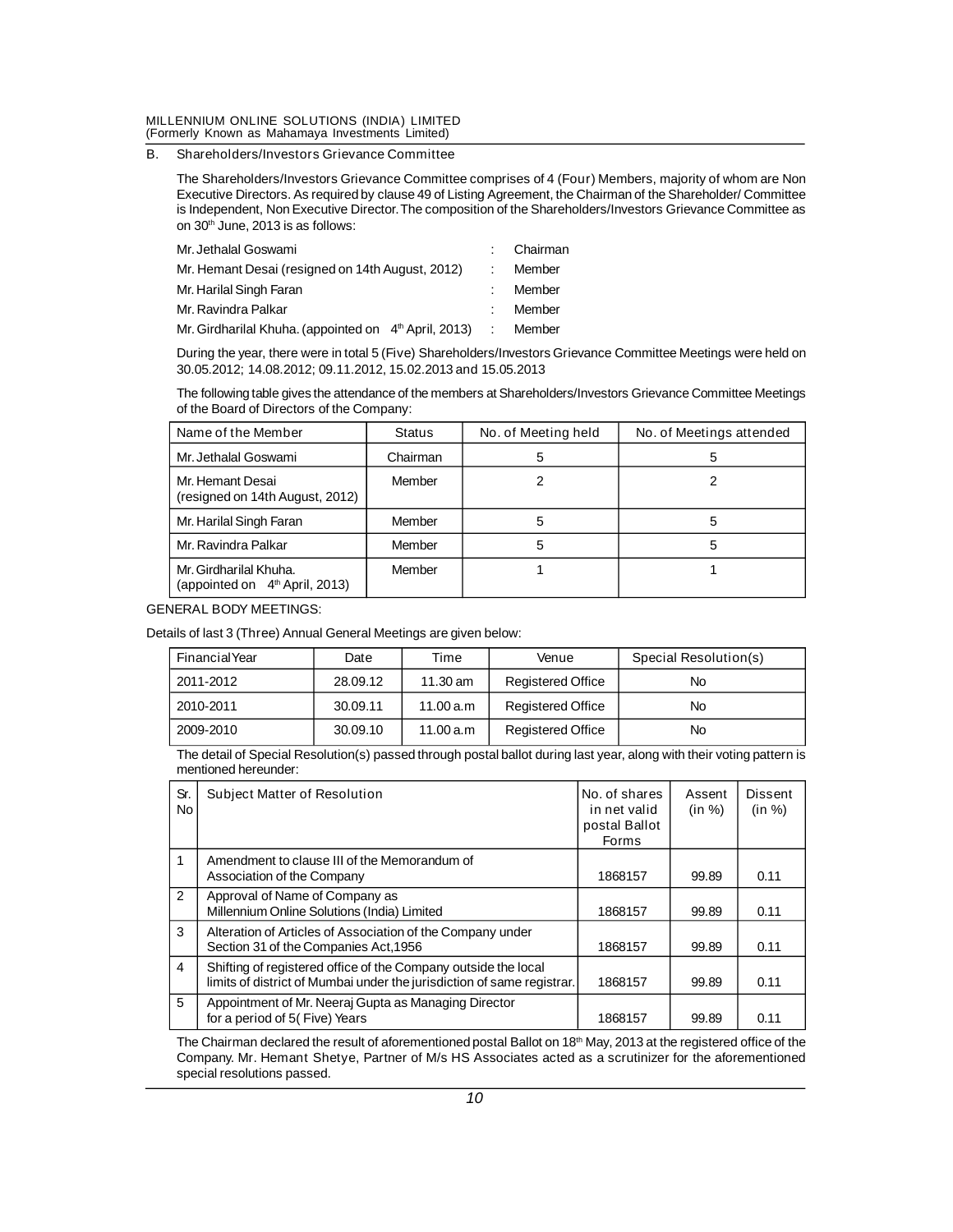# **DISCLOSURES:**

**During the year under review, besides the transactions reported elsewhere, there were no other related party transactions of material nature with the promoters, Directors, the management or their subsidiaries or relatives during the year that may have potential conflict with the interest of the company at large.**

#### **MEANS OF COMMUNICATION:**

**The yearly/quarterly results were duly approved by the Board of Directors of the Company and submitted to BSE within the stipulated time. The Company also developed its website named as www.mosil.co.**

**No presentation was made during the year either to Institutional Investors or to the analysts.**

**Management Discussion & Analysis Report is attached herewith forming part of the Annul Report.**

#### **GENERAL SHAREHOLDERS INFORMATION:**

- i. The Annual General Meeting is scheduled to be held on Tuesday, the 22<sup>nd</sup> day of October, 2013 at 12.00 Noon. at **the Regd. Office of the Company.**
- **ii. The last financial year of the company was from 1st April, 2012 to 30th June, 2013. However the current financial year is for the period of 9 months from 1st July, 2013 to 31st March, 2014. The financial calendar for the next financial year is as under:.**

| Mailing of Annual Reports                          | 1 <sup>st</sup> week of September |
|----------------------------------------------------|-----------------------------------|
| Annual General Meeting                             | 22 <sup>nd</sup> October, 2013    |
| First quarter results (30 <sup>th</sup> September) | By Mid November                   |
| Second quarter results (31 <sup>st</sup> December) | By Mid February                   |
| Third quarter / Annual Results                     | By end of May                     |
|                                                    |                                   |

- **iii. Book Closure dates are from Friday, the 4th October, 2013 to Friday, 11th October, 2013(both days inclusive).**
- **iv. The Board of Directors has not proposed any dividend for the current financial year.**
- **v. The company's shares are listed at Bombay Stock Exchange as well as Ahmedabad Stock Exchange . The trading on the said Bombay Stock Exchange has been suspended due to non-compliance of the Listing Agreement, However with the continued efforts of the Board of Directors of the Company the suspension on trading of Equity Shares is revoked with effect from 6th July, 2012. The shares of the Company are now freely tradable.**
- **vi. The Stock Exchange, Mumbai Security in Physical Form No. BSE- 511187 Electronic Form No. INE570NO1017 Scrip Name: MAHAINV**
- **vii. Market price data:**

**Since the Suspension on trading of Equity Shares of the Company got revoked with effect from 6th July, 2012, the Market Price Data is available for the post revocation. The following table gives details of trading.**

|                   |       |            | (All figures in Indian Rupees) |
|-------------------|-------|------------|--------------------------------|
| Month             |       | <b>BSE</b> |                                |
|                   | High  | Low        | Volume (No. of Shares traded)  |
| August 2012       | 21.10 | 21.10      | 100                            |
| September 2012    | 24.40 | 22.15      | 199                            |
| October 2012      | 30.00 | 25.00      | 297                            |
| November 2012     | 40.95 | 31.50      | 2,817                          |
| December 2012     | 41.00 | 30.65      | 3,149                          |
| January 2013      | 33.00 | 30.00      | 1552                           |
| February 2013     | 28.55 | 27.15      | 99                             |
| <b>March 2013</b> | 26.65 | 18.30      | 594                            |
| April 2013        | 17.40 | 15.00      | 108                            |
| May 2013          | 15.00 | 14.30      | 307                            |
| June 2013         | 15.00 | 12.24      | 578                            |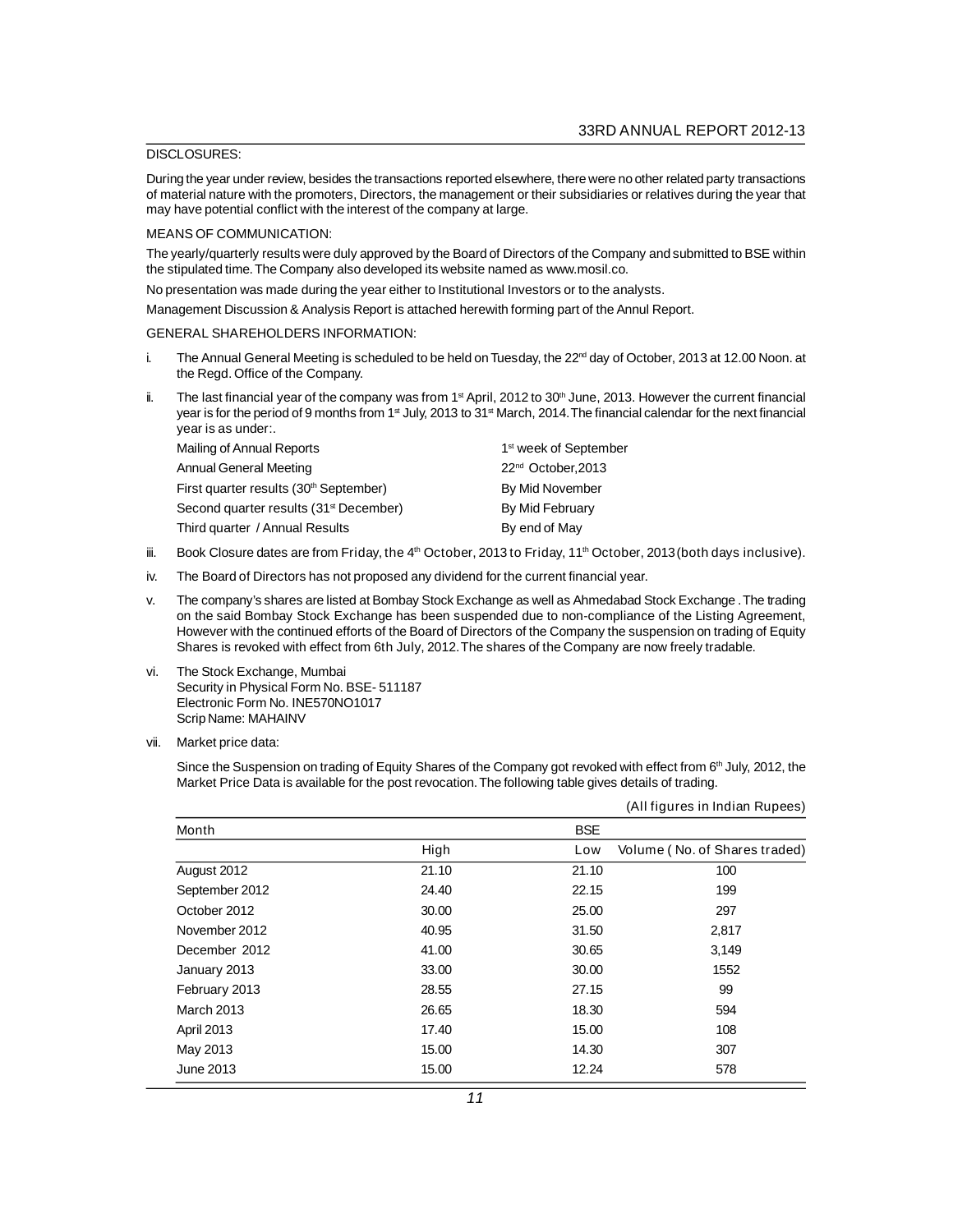# **MILLENNIUM ONLINE SOLUTIONS (INDIA) LIMITED**

**(Formerly Known as Mahamaya Investments Limited)**

**viii. Share Transfer System**

**The Company has appointed M/s Purva Sharegistry (India) Private Limited as its Registrar and Transfer Agent. The Shareholders can directly communicate with them for requesting transfer of shares or any other like purposes. The address for communication is given hereunder:**

#### **M/s Purva Sharegistry (India) Private Limited**

**9, Shiv Shakti Industrial Estate, Sitaram Mills Compound, J R Boricha Marg, Opp Kasturba Hospital, Lower Parel (East), Mumbai 400011 Tel: 23016761 Email: busicomp@vsnl.com**

**ix. Dematerialization of securities**

**The Company entered in tripartite agreement for dematerializing its shares with CDSL and NSDL during the financial year. Consequent to the same the Company was allotted ISIN No INE570NO1017**

**As on 30th June, 2013 11.21% of the Company's total share capital representing Equity Shares are in dematerialized form and balance of 88.73% of total Share Capital representing 26, 65,144 Equity Shares are in physical form.**

**The details of same as on 30th June, 2013 is given hereunder:**

| <b>Type</b>                  | No. of Shares held | % Shareholding |  |
|------------------------------|--------------------|----------------|--|
| <b>Dematerialized Shares</b> |                    |                |  |
| With CDSL                    | 10538              | 0.35%          |  |
| With NSDL                    | 326269             | 10.86%         |  |
| <b>Total Demat Shares</b>    | 336807             | 11.21%         |  |
| <b>Total Physical Shares</b> | 2665144            | 88.73%         |  |

**The balance of 1800 shares are not subscribed by public and thus not listed.**

**x. Company has not issued either ESOP or any GDRs/ADRs/Warrants/Convertible instrument.**

**xi. Distribution of Shareholding as on 30th June , 2013 :**

| No. of shares   | No. of Share-holders | % of Share-holders | Share-holding(Rs.) | % of Share-holding |
|-----------------|----------------------|--------------------|--------------------|--------------------|
| Up to 5000      | 49044                | 99.82              | 7328510            | 24.41              |
| $5001 - 10000$  | 54                   | 0.11               | 369610             | 1.23               |
| $10001 - 20000$ | 14                   | 0.03               | 185150             | 0.62               |
| $20001 - 30000$ | 2                    | 0.00               | 50000              | 0.17               |
| $30001 - 40000$ | 4                    | 0.01               | 160000             | 0.53               |
| $40001 - 50000$ | 1                    | 0.00               | 43650              | 0.15               |
| 50001-100000    | 3                    | 0.01               | 207000             | 0.49               |
| 100001 & above  | 12                   | 0.02               | 21674890           | 72.20              |
| <b>TOTAL</b>    | 49134                | 100.00             | 30019510           | 100.00             |

**xii. Address for correspondence:**

**Shareholders of the company can send correspondence at the Regd. office of the company situated at following address:**

**Flat No.53 , 5th Floor, Building No.11 Vijay Vilas Tores , Bldg , GB Road , Kaveser Thane , Maharashtra -400 615**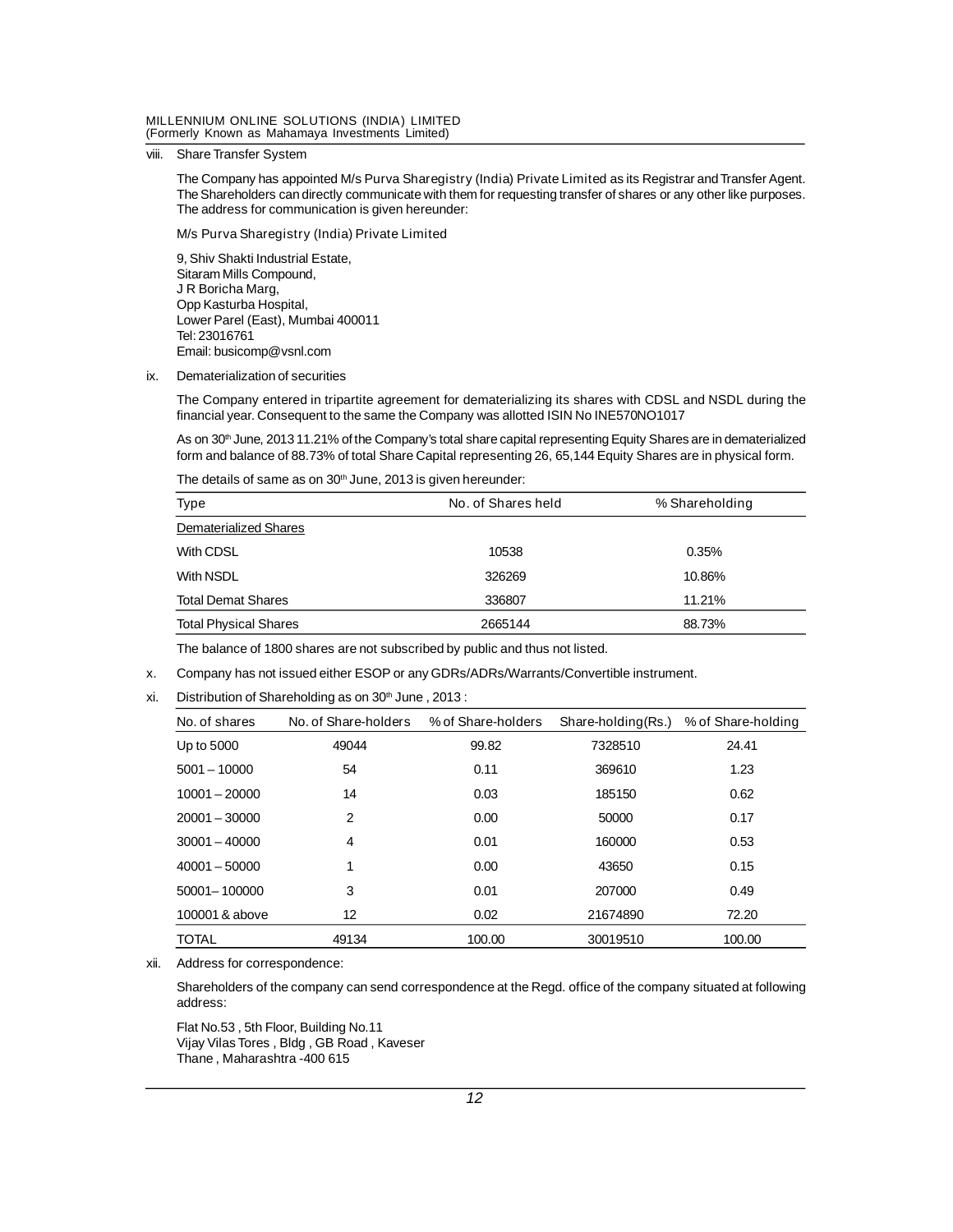# **AUDITORS' REPORT ON CORPORATE GOVERNANCE**

**To, The Member MILLENNIUM ONLINE SOLUTIONS (INDIA) LIMITED (Formerly Known as Mahamaya Investments Limited) Flat No.53 , 5th Floor , Building No.11 Vijay Vilas Tores, GB Road Kaveser , Thane , Maharashtra -400615**

**We have examined the Compliance of conditions of Corporate Governance by Millennium Online Solutions ( India ) Limited( Formerly Known as Mahamaya Investments Limited ) ,for the year ended 30th June, 2013, as stipulated in Clause 49 of the Listing Agreement of the said Company with Stock Exchange(s)**

**The Compliance of Conditions of Corporate Governance is the responsibility of the Management. Our examination was limited to procedures and implementations thereof, adopted by the Company for ensuring the compliance of the conditions of Corporate Governance. It is neither an audit nor an expression of opinion on the financial statements of the Company.**

**In our opinion and to the best of our information and according to the explanations given to us and the representations made by the Directors and the Management. We certify that the Company has complied with the conditions of Corporate Governance as stipulated in Clause 49 of the above mentioned Listing Agreement.**

**As required by the Guidance Note issued by the Institute of Charted Accountants of India we have to state that no Investor Grievances were pending for a period of more than 30 day against the Company as per records maintained by the Shareholders/Investors Governance Committed of the Company.**

**We further state that such Compliance is neither an assurance as to future viability of the Company nor of the efficiency or effectiveness with which the Management has conducted the affairs of the Company.**

**PLACE : Mumbai. Pankaj Kumar Jain DATED : 27th August , 2013 Partner**

**For C.P.Jaria & Co Chartered Accountants FRN 104058W Sd/- M.No.112020**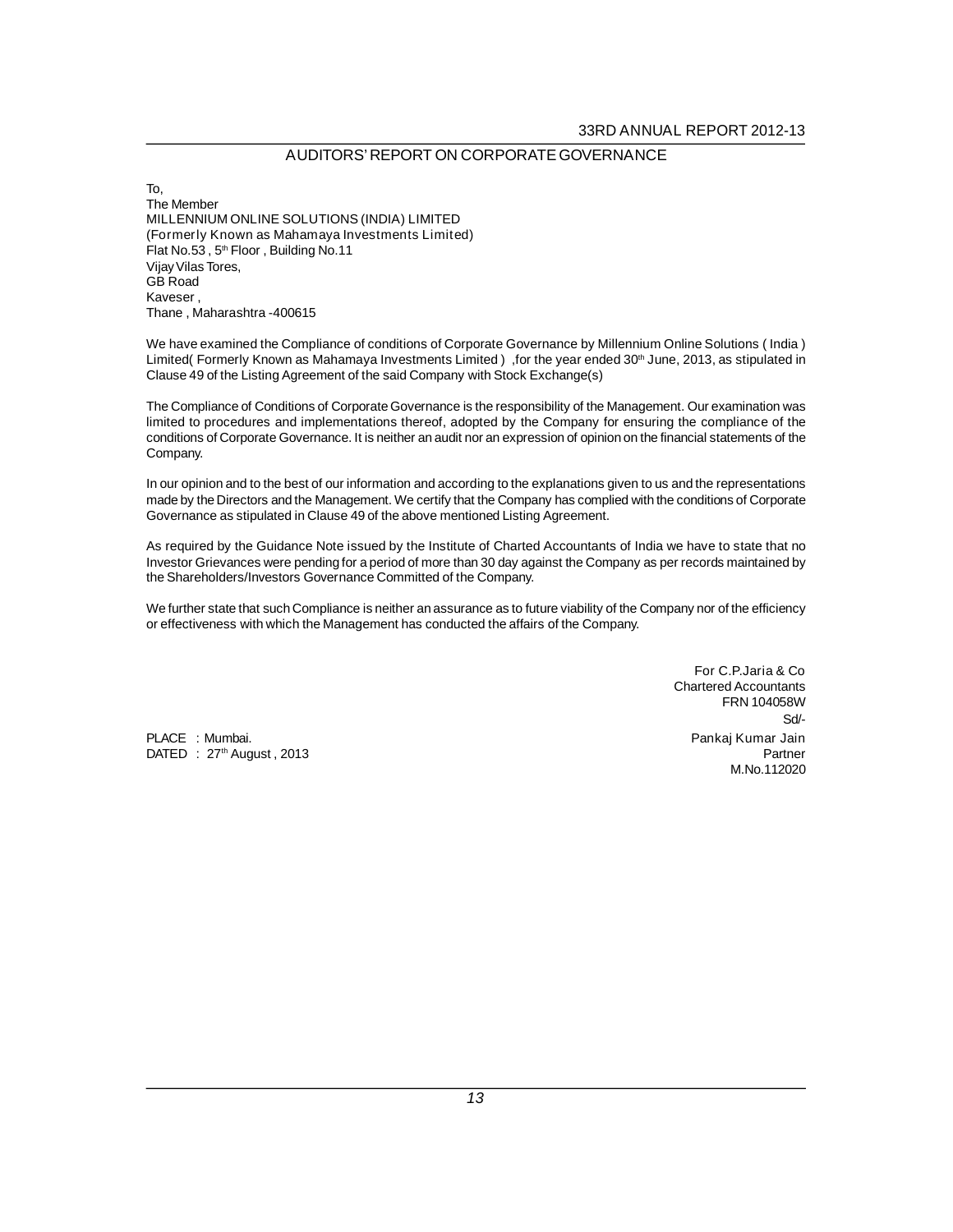# **MILLENNIUM ONLINE SOLUTIONS (INDIA) LIMITED**

**(Formerly Known as Mahamaya Investments Limited)**

# **COMPLIANCE CERTIFICTE**

**CIN No. of the Company: L99999MH1980PLC062779. Nominal Capital: Rs. 10,00,00,000/-. Paid up Capital: Rs. 3,00,19,510/-.**

**To, THE MEMBERS, MILLENNIUM ONLINE SOLUTIONS (INDIA) LTD, (Formerly Known as Mahamaya Investment Limited) Flat No.53 , 5th Floor, Building No.11 Vijay Vilas Tores Bldg , GB Road, Kaveser Thane, Maharashtra -400615**

**We have examined the registers, records, books and papers of MILLENNIUM ONLINE SOLUTIONS (INDIA) LIMITED (Formerly Known as Mahamaya Investment Limited), ("the Company") as required to be maintained under the Companies Act, 1956, (the "Act") and the rules made there under and also the provisions contained in the Memorandum and Articles of Association of the Company for the financial period ended on 30TH June, 2013 ("financial year"). In our opinion and to the best of our information and according to the examinations carried out by us and explanations furnished to us by the Company, its officers and agents, we certify that in respect of the aforesaid financial year:**

- **1. The Company has kept and maintained all registers as stated in Annexure 'A' to this Certificate, as per the provisions of the Act and the rules made there under and all entries therein have been duly recorded.**
- **2. The Company has filed the forms and returns as stated in Annexure 'B' to this Certificate, with the Registrar of Companies, wherever the forms are filed late the prescribed additional filings has been paid.**
- **3. The Company being a Public Limited Company has the minimum prescribed paid up Capital.**
- **4. The Board of Directors duly met (7) Seven times on 30th May, 2012; 14th August, 2012; 29th October, 2012; 9th November, 2012; 15th February, 2013; 4th April, 2013 and 15th May, 2013 in respect of which meetings proper notices were given and the proceedings were properly recorded and signed in the Minutes Book maintained for the purpose.**
- **5. The Company has closed its Register of Members from Saturday, September 22, 2012 to Friday, the 28th September, 2012 (both days inclusive) and necessary compliance of Section 154 of the Act has been made.**
- **6. The Annual General Meeting for the financial year ended on 31ST March, 2012 was held on Friday, the 28th September, 2012 and the resolutions passed thereat were duly recorded in Minutes Book maintained for the purpose.**
- **7. No Extra ordinary General Meeting was held during the financial year. However the Company has passed various resolutions through Postal Ballot as per notice dated 4th April, 2013. The result of the votes casted by the Shareholders with respect to business(es) mentioned in aforesaid notice were announced by the Chairman on 18th May, 2013 after obtaining Scrutinizer's Report from the Scrutinizer.**
- **8. The Company has not advanced any loans to its Directors and/or persons or firms or companies referred to under Section 295 of the Act during the financial year.**
- **9. The Company has not entered into any contracts falling within the purview of Section 297 of the Act, during the financial year and therefore no approval of Board of Directors, Shareholders and Central Government, as the case may be is obtained.**
- **10. The Company has made necessary entries in the register maintained under Section 301 of the Act.**
- **11. As per the information provided to us there were no instances falling within the purview of Section 314 of the Act, the Company was not required to obtain any approvals from the Board of Directors, Members or Central Government, as the case may be.**
- **12. The Company has not issued any duplicate certificates during the Financial Year.**
- **13. The Company has:**
	- **(i) Issued Share Certificate(s) pursuant to transfer of 14010 Equity Shares during the financial year. Apart from this, there were no instance of allotment or transmission of Equity Shares during the financial year;**
	- **(ii) Not required to deposit any amount in a separate bank account as no dividend was declared during the financial year;**
	- **(iii) Not required to post warrants to any member of the Company as no dividend was declared during the financial year;**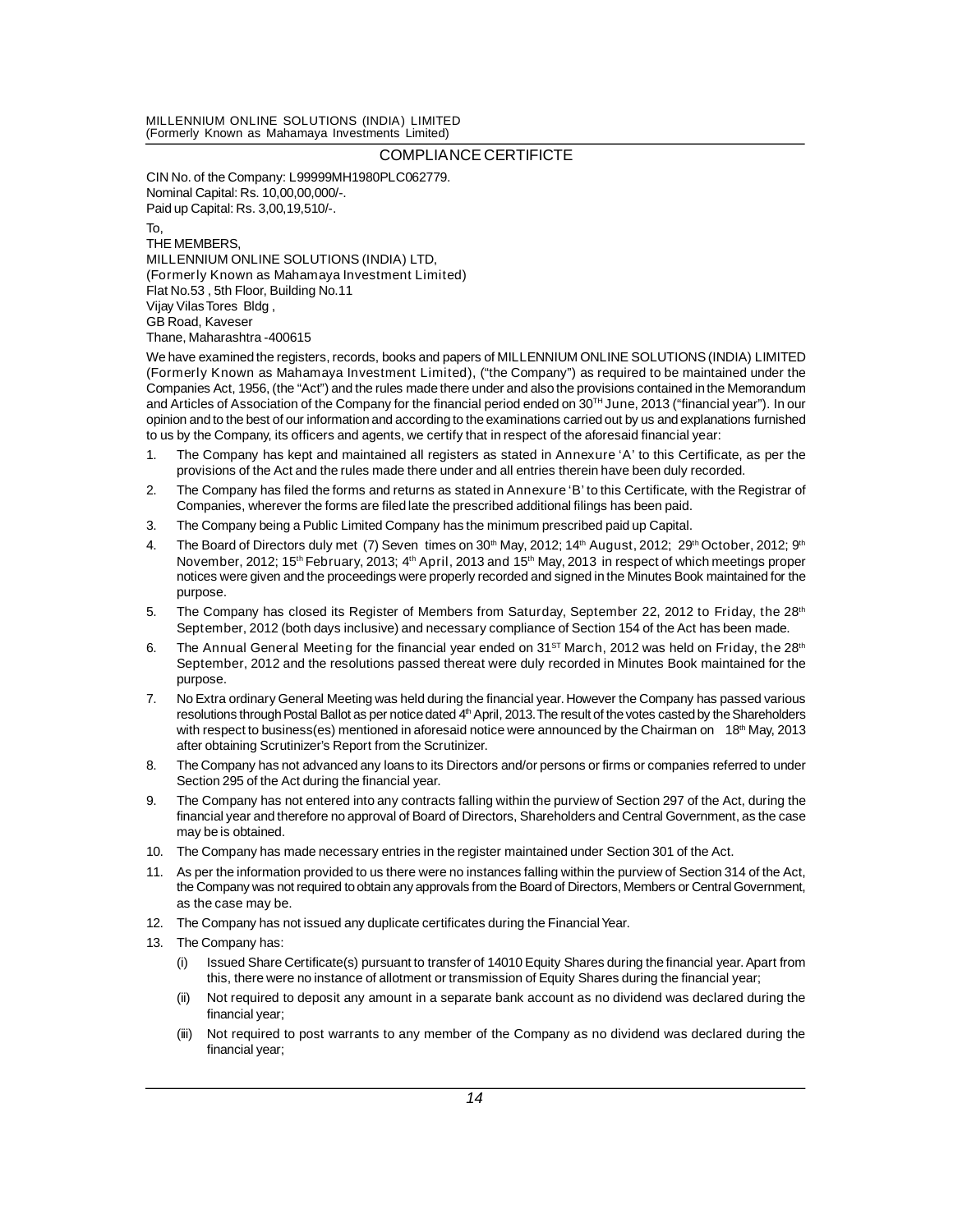- **(iv) Not required to transfer the amounts in unpaid dividend account, application money due for refund, matured deposits, matured debentures and the interest accrued thereon, which have remained unclaimed or unpaid for a period of seven years, to Investor Education and Protection Fund as no amount in respect of the above were lying in the books of accounts of the Company is to be transferred;**
- **(v) Duly complied with the requirements of Section 217 of the Act.**
- **14. The Board of Directors of the Company is duly constituted. There was appointment of 3 (Three) Additional Director(s) during the financial year. Beside this there was no appointment of any Alternate Director and / or Director to fill casual vacancy during the financial year**
- **15. The Company has appointed a Managing Director during the financial year after obtaining due approval of Board of Directors and Shareholders.**
- **16. The Company has not appointed any sole-selling agents during the financial year.**
- **17. The Company has obtained all necessary approval of Registrar of Companies for changing the name of the Company and Alteration of Main Object Clause of the Memorandum of Association of the Company. Apart from this the Company was not required to obtain approval of Central Government, Company Law Board, Regional Director or such other authorities as prescribed under the various provisions of the Act as detailed below:**
- **18. The Directors have disclosed their interest in other firms/companies to the Board of Directors pursuant to the provisions of the Act and the rules made there under.**
- **19. The Company has not issued any shares, debentures or other securities during the financial year.**
- **20. The Company has not bought back any shares during the financial year.**
- **21. There was no redemption of preference shares or debentures during the financial year.**
- **22. There were no transactions necessitating the Company to keep in abeyance the rights to dividend, rights shares and bonus shares pending registration of transfer of shares.**
- **23. The Company has not invited or accepted any deposits including any unsecured loans falling within the purview of Section 58A of the Act during the financial year.**
- **24. The Company has not made any borrowings during the financial year.**
- **25. The Company has not made any loans or advances or given guarantees or provided securities to other bodies corporate during the financial year and consequently no entries have been made in the register kept for the purpose.**
- **26. The Company has not altered the provisions of the Memorandum of Association with respect to situation of the Company's registered office from one state to another during the financial year under scrutiny.**
- **27. The Company has altered the provisions of the Memorandum of Association with respect to the objects of the Company during the financial year under scrutiny.**
- **28. The Company has altered the provisions of the Memorandum of Association with respect to name of the Company during the financial year under scrutiny.**
- **29. The Company has not altered the provisions of the Memorandum of Association with respect to the share capital of the Company during the financial year under scrutiny.**
- **30. The Company has altered its Articles of Association during the financial year.**
- **31. There was no prosecution initiated against or show cause notices received by the Company and no fines or penalties or any other punishments imposed on the Company during the financial year, for offences under the Act.**
- **32. The Company has not received any money as security from its employees during the financial year.**
- **33. As per the information provided the provisions of Section 418 of the Act not applicable to the Company.**

**Date: 27th August, 2013. SIGNATURE: Place: Mumbai Sd/- NAME OF COMPANY SECRETARY: HEMANT SHETYE PARTNER HS ASSOCIATES C.P. No.: 1483 F.C.S : 2827**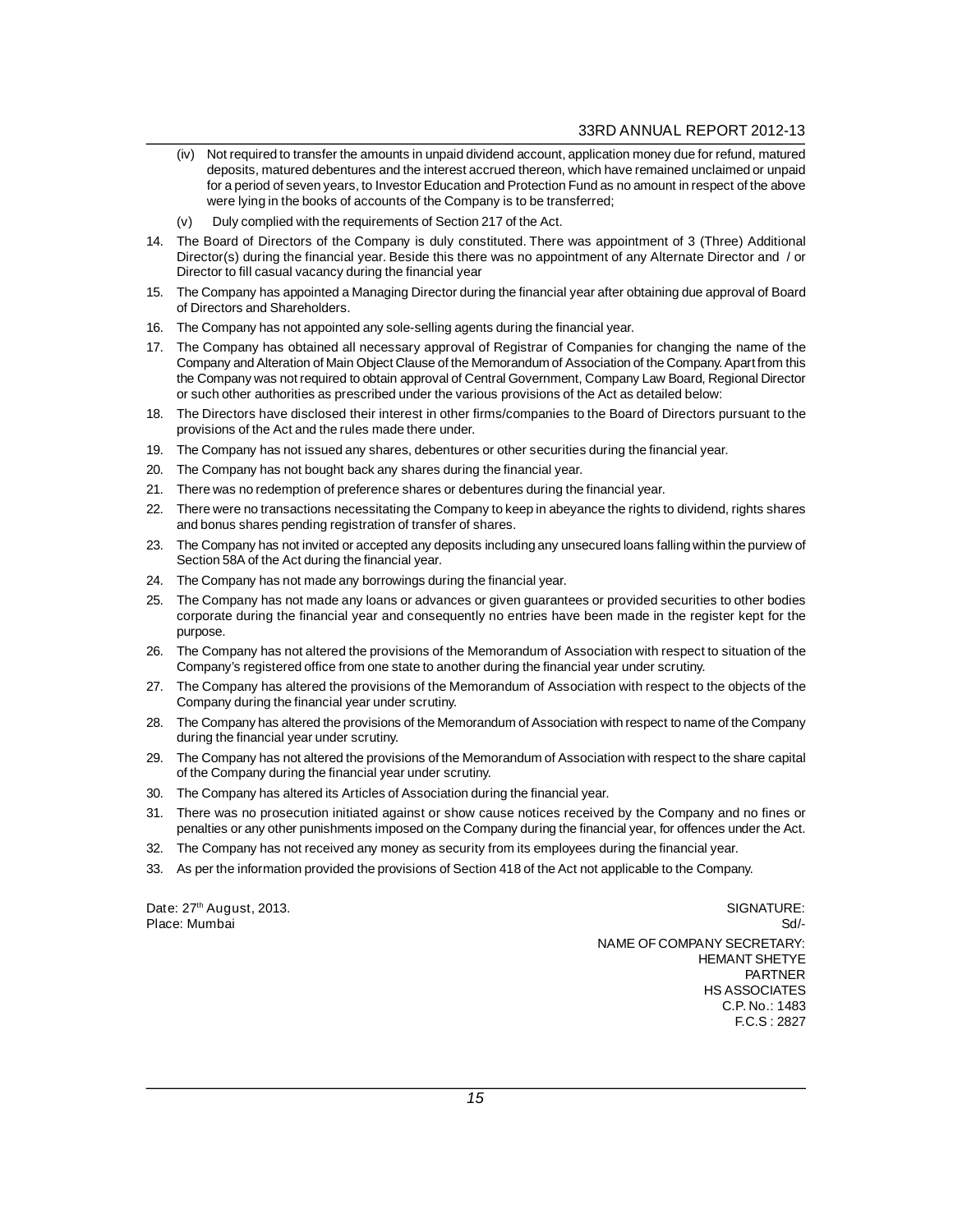# **REGISTERS AND RECORDS MAINTAINED BY THE COMPANY**

- **a) Register of members under Section 150.**
- **b) Index of members under Section 151.**
- **c) Register of Transfers.**
- **d) Registers and Returns under Section 163.**
- **e) Register of Contracts under Section 301.**
- **f) Register of Directors, Managing Director, Manager and Secretary under Section 303.**
- **g) Register of Director's shareholdings under Section 307.**
- **h) Register of Inter Company investments under Section 372A.**
- **i) Register of Charges under Section 143.**
- **j) Register of Share application and allotment.**
- **k) Minutes Book under Section 193.**
- **l) Books of Account under Section 209.**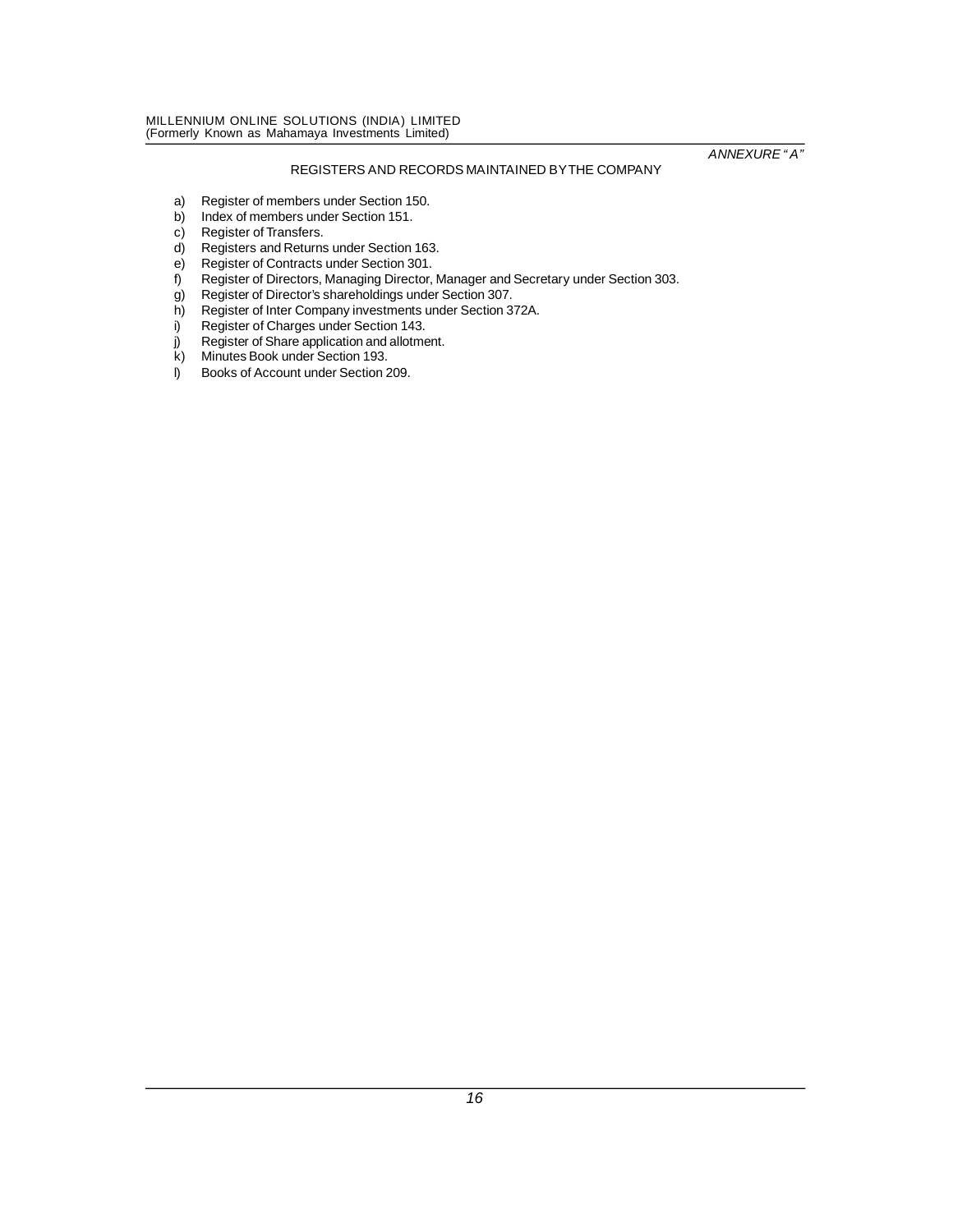# **33RD ANNUAL REPORT 2012-13**

# **ANNEXURE "B"**

# **FORMS AND RETURNS AS FILED BY THE COMPANY WITH THE REGISTRAR OF COMPANIES, REGIONAL DIRECTOR, COMPANY LAW BOARD DURING THE FINANCIAL YEAR ENDED ON 30th JUNE, 2013.**

| e-Forms     | <b>Sections</b> | Filed on    | <b>Particulars</b>                                                                                   |
|-------------|-----------------|-------------|------------------------------------------------------------------------------------------------------|
| e-form 23B  | 224             | 20.07.2012. | Particulars of intimation of appointment of Statutory Auditor for the financial year<br>$2011 - 12$  |
| e-form 23   | 192             |             | 08.09.2012   Particulars of Registration of Resolution and Agreements                                |
| e-form 32   | 303(2)          | 08.09.2012  | Particulars for change in Composition of Board of Directors.                                         |
| e-form 25C  | 269(2)          | 11.09.2012  | Intimation of appointment of Managing Director.                                                      |
|             | and             |             |                                                                                                      |
|             | Schedule        |             |                                                                                                      |
|             | XIII            |             |                                                                                                      |
| e-form 1A   | 21              |             | 21.09.2012 Application form for availability or change of a name                                     |
| e-form 66   | 383A            | 18.10.2012  | Submission of Compliance Certificate for the financial year ended March 31,<br>2012.                 |
| e-form 32   | 303(2)          |             | 18.10.2012 Particulars for change in Composition of Board of Directors.                              |
| e-form 23B  | 224             | 30.10.2012  | Particulars of intimation of appointment of Statutory Auditor for the financial year<br>$2012 - 13.$ |
| e-form 20B  | 159             |             | 27.11.2012 Submission of Annual Return for the financial year ended March 31, 2012.                  |
| e-form      | 220             |             | 12.12.2012 Submission of Balance sheet and Profit & Loss statement                                   |
| 23AC        | and             |             | for the financial year ended March 31, 2012.                                                         |
| <b>XBRL</b> | 23ACA           |             |                                                                                                      |
|             | <b>XBRL</b>     |             |                                                                                                      |
| e-form 1A   | 21              | 31.12.2012  | Application form for availability or change of a name                                                |
| e-form 1A   | 21              | 22.03.2013  | Application form for availability or change of a name                                                |
| e-form 62   | 192A            | 10.04.2013  | Submission of Calendar of events for Postal Ballot to Registrar of Companies.                        |
| e-form 32   | 303(2)          | 24.04.2013  | Particulars for change in Composition of Board of Directors.                                         |
| e-form 23   | 192             | 03.06.2013  | Particulars of Registration of Resolution and Agreements                                             |
| e-form 1A   | 21              | 04.06.2013  | Application form for availability or change of a name                                                |
| e-form 18   | 146             | 12.06.2013  | Notice of situation or change of situation of registered office                                      |
| e-form 1B   | 21              | 12.06.2013  | Application for approval of the Central Government for change of name                                |

**Date: 27th August, 2013. SIGNATURE: Place: Mumbai Sd/-**

# **NAME OF COMPANY SECRETARY: HEMANT SHETYE PARTNER HS ASSOCIATES C.P. No.: 1483 F.C.S : 2827**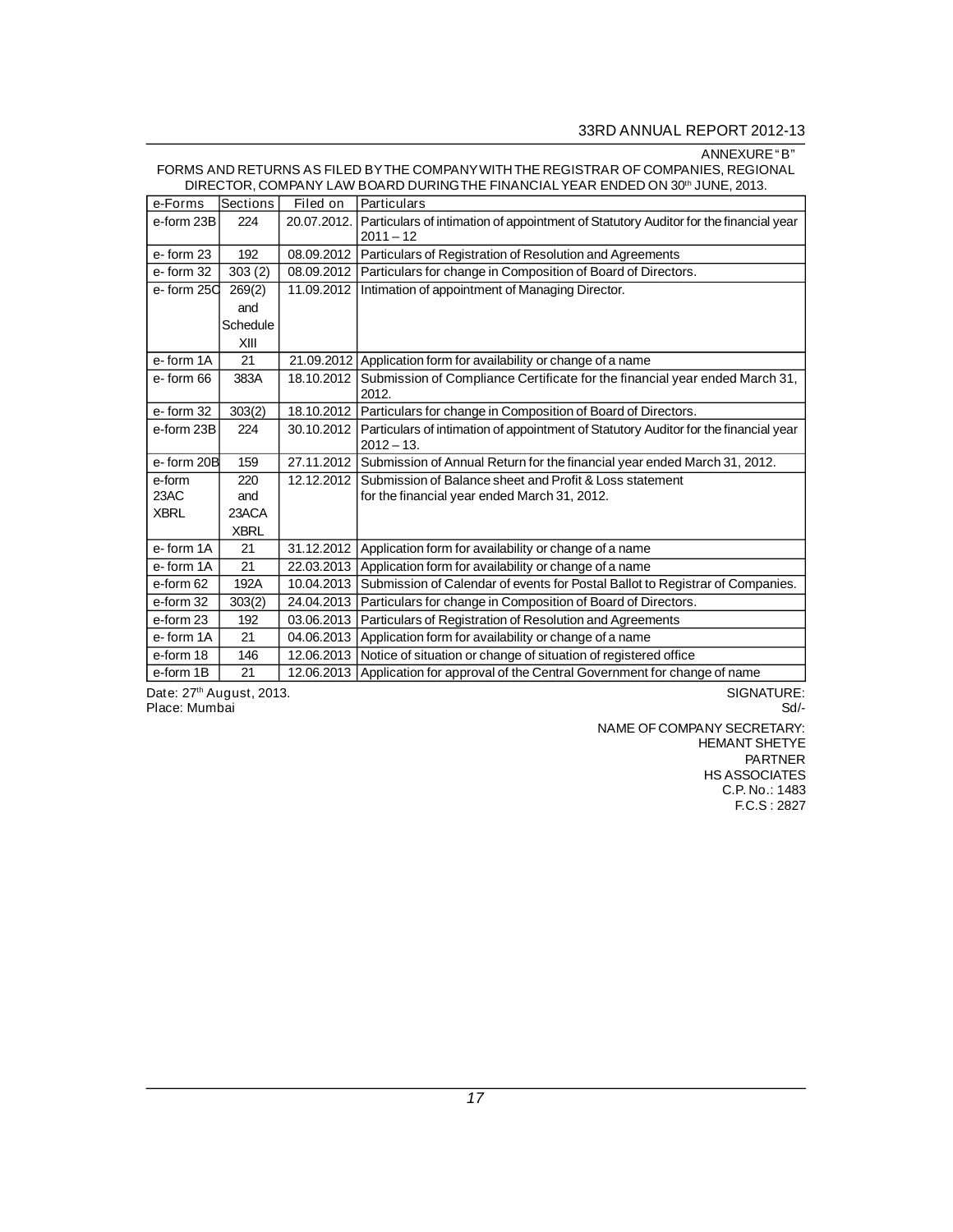# **MANAGEMENT DISCUSSION AND ANALYSIS REPORT**

# **A) INDUSTRY STRUCTURE AND DEVELOPMENT:**

**The Industry is showing some improvement & your Directors are expecting better Industrial Development in the coming years.**

# **B) SEGMENTWISE PERFORMANCE:**

**The Company is investing Company and this may be considered as the only segment. Therefore the requirement of segment wise reporting is not applicable.**

# **C) OPPORTUNITIES / OUTLOOK:**

**The company is taking maximum efforts to capitalize on business opportunities & further expect a better outlook in the coming years.**

# **D) THREATS:**

**The major threats for the company are competition from the Govt. Policies.**

# **E) RISKS AND CONCERNS:**

**Your company is taking adequate measures to safeguard against Risks & Concerns.**

# **F) INTERNAL CONTROL SYSTEM AND THEIR ADEQUACY:**

**Your Company has been maintaining an adequate internal control system commensurate with the size & nature of its business.**

# **G) HUMAN RESOURCES POLICIES:**

**Your company considers its human resources as its most valuable assets, among all other assets of the Company. It has been the policy of the company to actuate the talent by providing opportunities to develop themselves within the organization. The company continued to have maintained very cordial & harmonious relations with its employees.**

# **H) CAUTIONARY STATEMENT:**

**Due to unfavorable market conditions your company is facing profitability problems however, your management is making optimum efforts to minimize the overheads & cost reduction.**

> **By Order Of The Board FOR MILLENNIUM ONLINE SOLUTIONS (INDIA) LIMITED (Formerly Known as Mahamaya Investments Limited)**

**DATE : 27th August , 2013** PLACE: **Mumbai** SD/-

**NEERAJ GUPTA MANAGING DIRECTOR**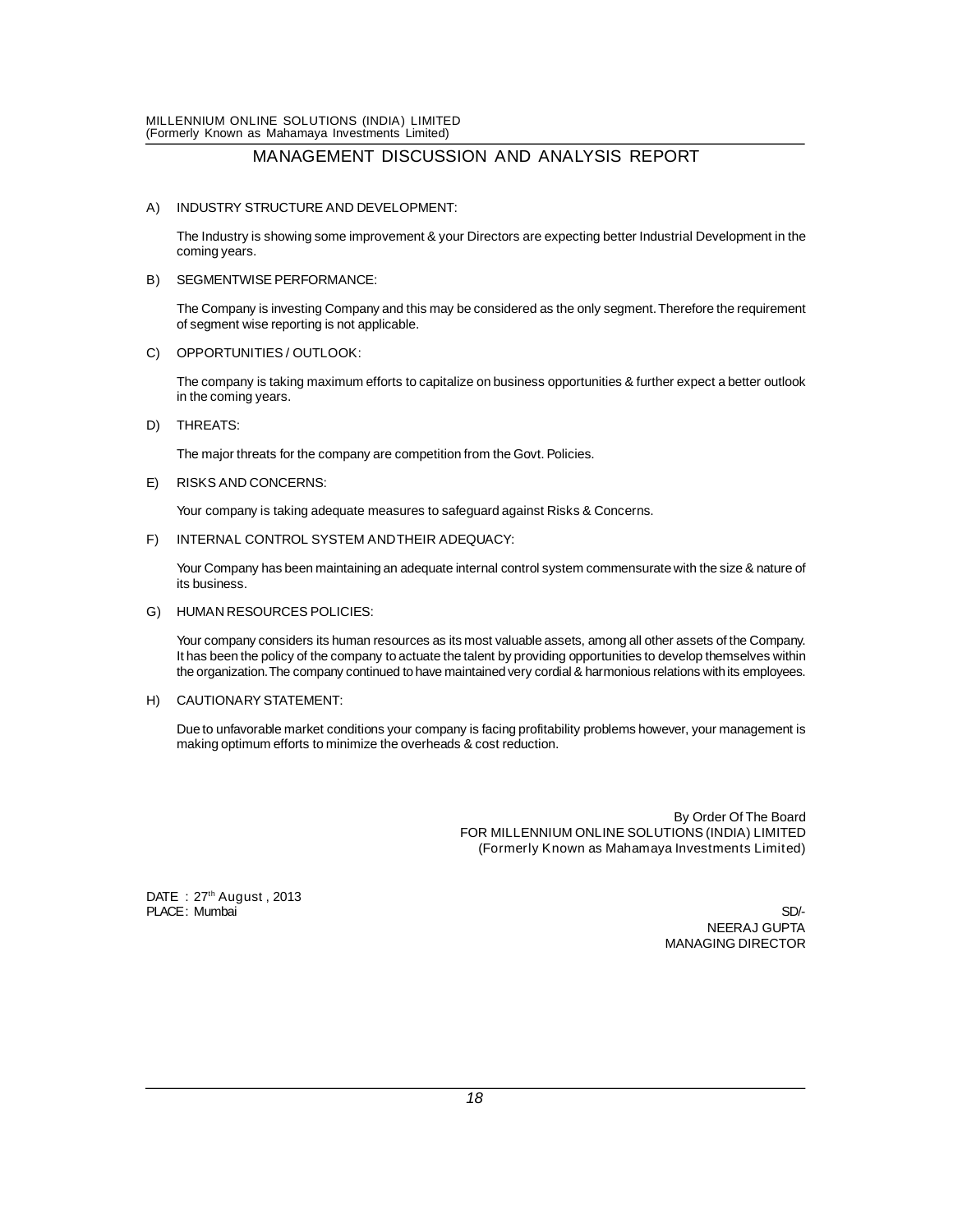# **DECLARATION REGARDING AFFIRMATION OF CODE OF CONDUCT**

**In terms of the requirements of the Clause 49 of the listing Agreement, Code of Conduct as approved by the Board of Directors of the Company, all the members of the Board and the senior management personnel had affirmed compliance with the Code for the period 30th June, 2013.**

 **By Order of the Board FOR MILLENNIUM ONLINE SOLUTIONS (INDIA) LIMITED (Formerly Known as Mahamaya Investments Limited) Sd/-**<br>NEERAJ GUPTA **PLACE : Mumbai MANAGING DIRECTOR**

 $DATE$  : 27<sup>th</sup> August, 2013

# **CEO/CFO Certificate**

**To, The Board of Directors, Millennium Online Solutions Limited (Formerly Known as Mahamaya Investments Limited) Flat No..53 , 5th Floor , Building No.11 Vijay Vilas Tores , GB Road Kaveser , Thane , Maharashtra -400615**

**We, Mr. Neeraj Gupta , CEO and Mr. Pyarelal Verma, CFO of the Company do hereby certify that:**

- **(a) We have reviewed financial statements and the cash flow statement for the year and that to the best of our knowledge and belief:**
	- **i. These statements do not contain any materially untrue statement or omit any material fact or contain statement that might be misleading;**
	- **ii. These statements together present a true and fair view of the company's affairs and are in compliance with existing accounting standards, applicable laws and regulations.**
- **(b) There are, to the best of our knowledge and belief, no transactions entered into by the company during the year which are fraudulent, illegal or violative of the Company's code of conduct.**
- **(c) We accept responsibility for establishing and maintaining internal controls and that we have evaluated the effectiveness of the internal control systems of the Company and we have disclosed to the auditors and the Audit Committee, deficiencies in the design or operation of internal controls, if any of which we are aware and the steps we have taken or propose to take to rectify these deficiencies.**
- **(d) We have indicated to the auditors and the Audit Committee**
	- **i. Significant changes in internal control during the year;**
	- **ii. Significant changes in accounting policies during the year and that the same have been disclosed in the notes to the financial statements; and**
	- **iii. Instances of significant fraud of which we are become aware and the involvement therein, if any, of the management or an employee having a significant role in the Company's internal control system.**

|                         |                          | FOR MILLENNUIM ONLINE SOLUITIONS FOR MILLENNUIM ONLINE SOLUITIONS |
|-------------------------|--------------------------|-------------------------------------------------------------------|
|                         | (INDIA) LIMITED          | (INDIA) LIMITED                                                   |
|                         | Sd                       | Sd                                                                |
| DATE: 27th August, 2013 | Mr. Neeraj Gupta         | Mr. Pyarelal Verma                                                |
| <b>PLACE:</b> Mumbai    | <b>Managing Director</b> | (CFO)                                                             |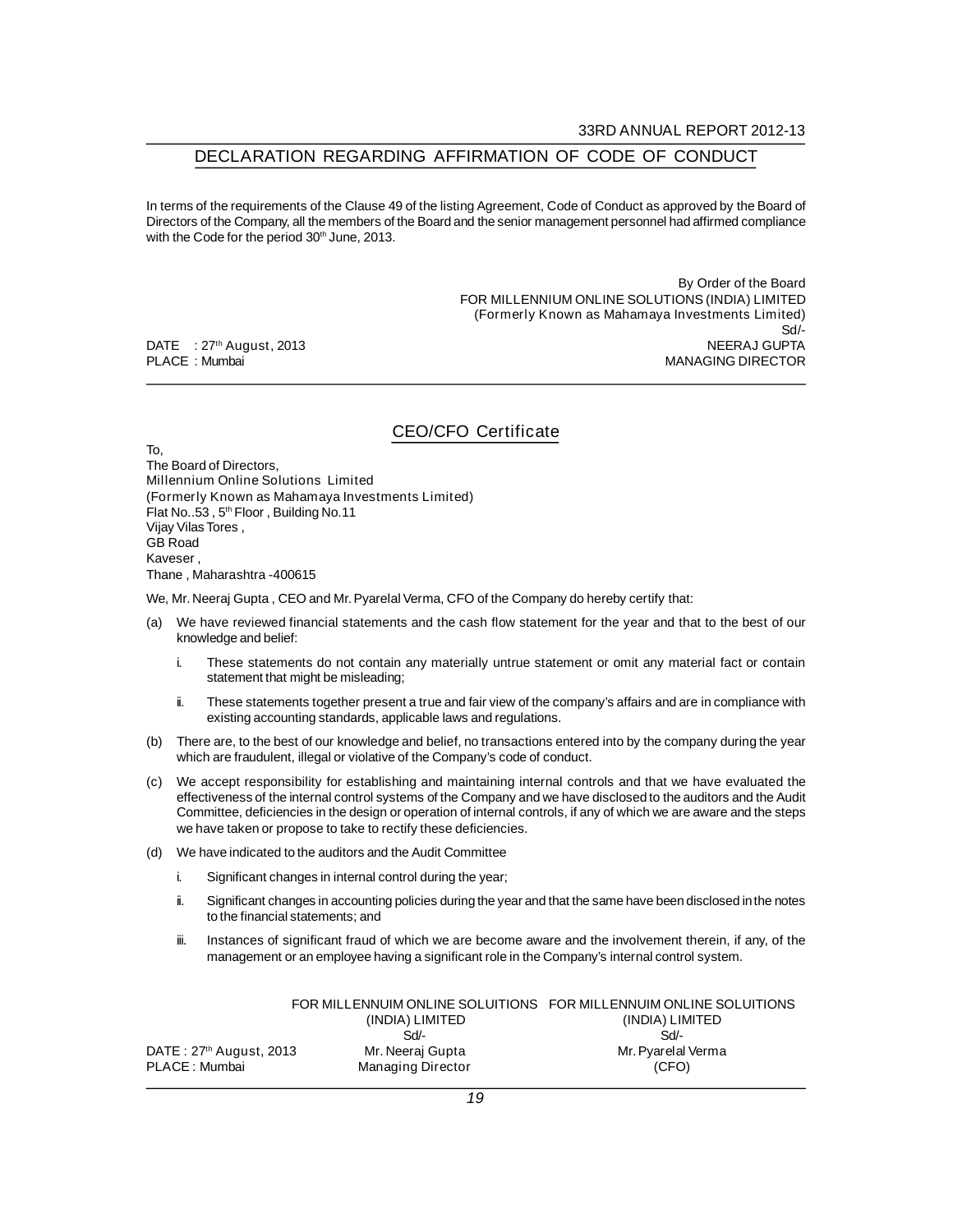#### **MILLENNIUM ONLINE SOLUTIONS (INDIA) LIMITED (Formerly Known as Mahamaya Investments Limited)**

**INDEPENDENT AUDITOR'S REPORT**

#### **To The members of Millenium online Solution (India) Ltd (Formely Mahamaya Investments Ltd)**

# **Report on the Financial Statement**

**We have audited the accompanying financial statement of Millenium online Solution (India) Ltd (Formely Mahamaya Investments Ltd) ("the Company"), which comprise the Balance Sheet as at June 30,2013, and the statement of Profit & Loss and Cash Flow Statement for the period ended, and the summary of significant accounting policies and other explanatory information.**

# **Management's Responsibility for the Financial Statement**

**Management is responsible for the preparation of these financial statements that give a true and fair view of the financial position, financial performance and cash flows of the Company in accordance with the Accounting Standards referred to in sub-section (3C) of section 211 of the Companies Act,1956 ("the Act"). This responsibility includes the design, implementation and maintenance of internal control relevant to the preparation and presentation of the financial statements that give a true and fair view and are free from material misstatement, whether due to fraud or error.**

#### **Auditors's Responsibility**

**Our responsibility is to express an opinion on these financial statements based on our audit. We conducted our audit in accordance with the standards on Auditing issues by the Institute of Chartered Accountants of India. Those Standards require that we comply with ethical requirement and plan and perform the audit to obtain reasonable assurance about whether the financial statements are free from material misstatement.**

**An audit involves performing procedures to obtain audit evidence about the amounts and disclosures in the financial statements. The procedures selected depend on the auditor's judgment, including the assessment of the risks of material misstatement of financial statements, whether due to fraud or error. In making those risk assessments, the auditor considers internal control relevant to the Company's preparation and fair presentation of the financial statements in order to design audit procedures that are appropriate in the circumstances. An audit also includes evaluating the appropriateness of accounting policies used and the reasonableness of the accounting estimates made by management, as well as evaluating the overall presentation of the financial statements. We believe that the audit evidence we have obtained is sufficient and appropriate to provide a basis for our audit opinion.**

# **Opinion**

**In our opinion and to the best of our information and according to the explanations given to us, the financial statements give the information required by the Act in the manner so required and give a true and fare view in conformity with the accounting principles generally accepted in India:**

- **(a) In the case of the Balance Sheet, of the state of affairs of the Company as at June 30, 2013;**
- **(b) In the case of Profit & Loss Account, of the loss of the Company for the period ended on that date; and**
- **(c) In the case of the Cash Flow Statement, of the cash flows for the period ended on that date.**

**Report on Other Legal and regulatory Requirements**

- **1. As required by required by the Companies (Auditor's Report) Order,2003 ("the Order") issued by Central Government of India in terms of sub-section (4A) of section 227 of the Act, we give in the Annexure a statement on the matters specified in paragraph 4 & 5 of the Order.**
- **2. As required by section 227(3) of the Act, we report that:**
	- **(a) We have obtained all the information and explanations which to the best of our knowledge and belief were necessary for the purpose of our Audit;**
	- **(b) In our opinion, proper books of account as required by law have been kept by the Company so far as appears from our examination of those books;**
	- **(c) The Balance Sheet, Statement of Profit and Loss Account and Cash Flow Statement dealt with this report are in agreement with the books of Accounts;**
	- **(d) In our opinion, Balance Sheet, Statement of Profit and Loss Account and Cash Flow Statement comply with**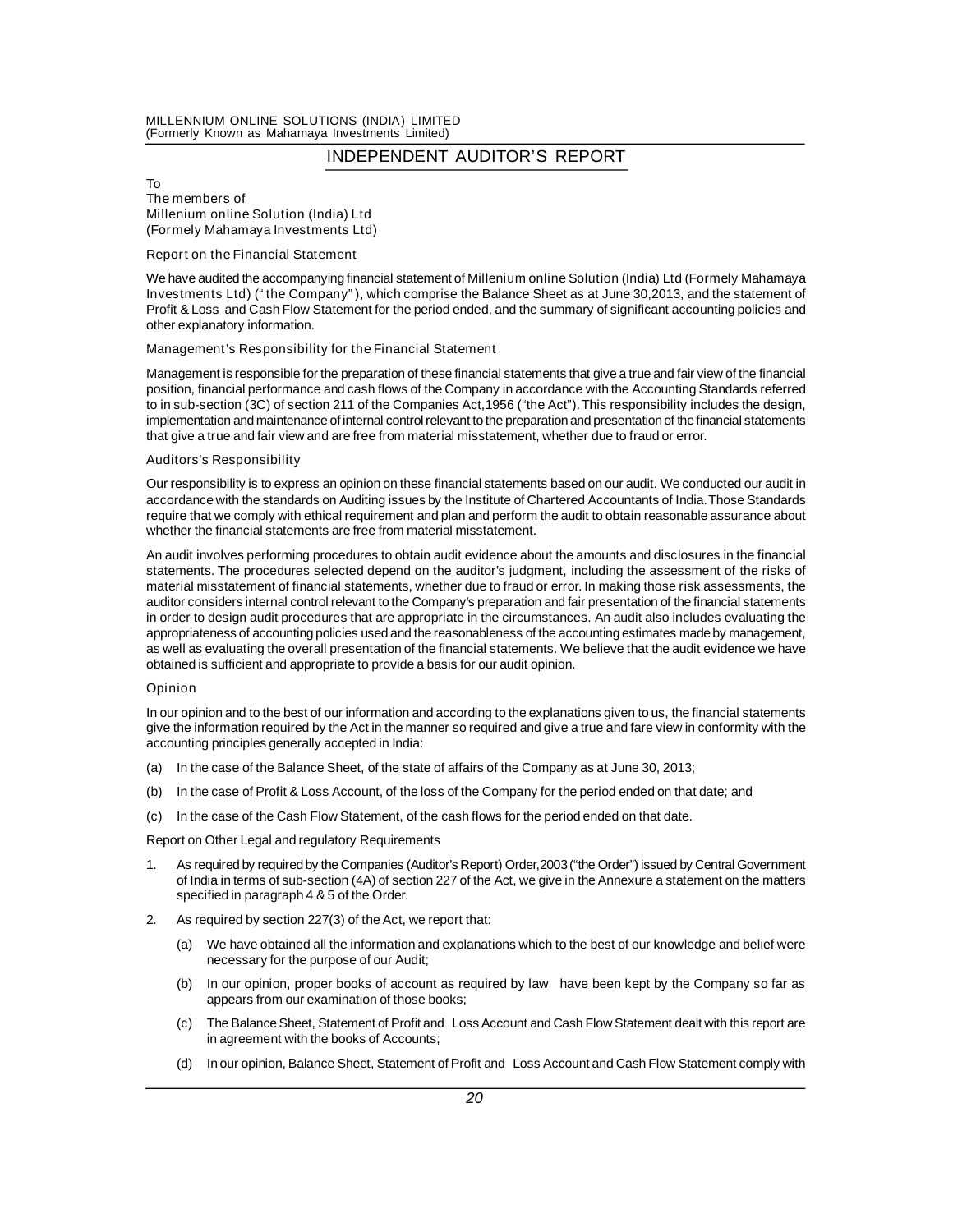**the accounting standards referred to in Sub-Section 3(C) of sec-211 of Companies Act,1956.**

- **(e) On the basis of written representation received from the directors as on June 30, 2013and taken on record by by the Board of Directors, none of the directors is disqualified as on June 30, 2013 from being appointed as the directors in terms of sec-274(1) (g) of the Companies Act, 1956;**
- **(f) Since the Central Government has not issued any notification as to the rate at which the cess is to be paid under section 441A of the Companies Act, 1956 nor has it issued any Rules under the said section, prescribing the manner in which such cess is to be paid, no cess is due and payable by the Company.**

**For C.P.Jaria & Co Chartered Accountants F.No.104058W Sd/- PLACE : Mumbai (P.K.Jain) DATED : 27/08/2013 Partner M.No.112020**

# **Annexure attached to and forming part of our report of even date as referred to in paragraph (1)**

- **1. The company has maintained proper records showing full particulars including quantitative details and location of all its fixed assets. During the period the management has physically verified all the fixed assets and no material discrepancies have been noticed on such verification. During the period, the company has not disposed off substantial part of its fixed assets.**
- **2. The Company does not hold any inventory and hence the question of physical verification etc does not arise.**
- **3. The company has not granted loans during the period to parties covered in the registered maintained under section 301 of the Companies Act, 1956. The Company has not taken unsecured Loans during the period from parties covered in registered maintained u/s 301 of the Act.**
- **4. In our opinion and according to the information and explanations given to us, there are adequate internal control procedures commensurate with the size of the company and the nature of its business with regard to the purchase of inventory, fixed assets and with regard to the sale of goods. During the course of our audit, no major weakness has been noticed in the internal controls.**
- **5. As explained to us, during the period, any transaction required to be entered in the register maintained under section 301 of Companies Act, 1956, has been entered.**
- **6. In our opinion and according to the information and explanation given to us, the Company has not accepted deposits from the public during the period in contravention of the directions issued by Reserve Bank of India and/ or the provisions of the Section 58A of the Companies Act, 1956 except that investment made in group companies before the notification dated 31.01.98 of the NBFC Prudential norms (Reserve Bank) Directions, 1998 came into force are in excess of the limits specified in the said directions. In company's case no order has been passed by the Company Law Board.**
- **7. In our opinion the company does not have any formal internal control system during the period.**
- **8. The central government has not prescribed maintenance of cost records under section 209(1)(d) of the Companies Act,1956.**
- **9. According to the information and explanations given to us and on basis of our examination of the books of accounts, the company has been generally regular in depositing undisputed statutory dues including Provident fund, Investor Education and protection fund, Employee's state insurance, Income Tax, sales Tax, Wealth Tax, Service Tax, Custom Duty, Excise Duty, cess and other statutory dues during the period with the appropriate authorities. As at 30.06.2013, there were no undisputed dues payable for a period of more than six months from the date they become payable.**
- **10. The Company does not have accumulated losses and it has incurred cash losses during the financial period covered by our audit and in the immediately preceding financial period.**
- **11. Based on our audit procedure and on the information and explanations given by the management, we are of the opinion that the company has not defaulted in repayment of dues to the financial institution or bank.**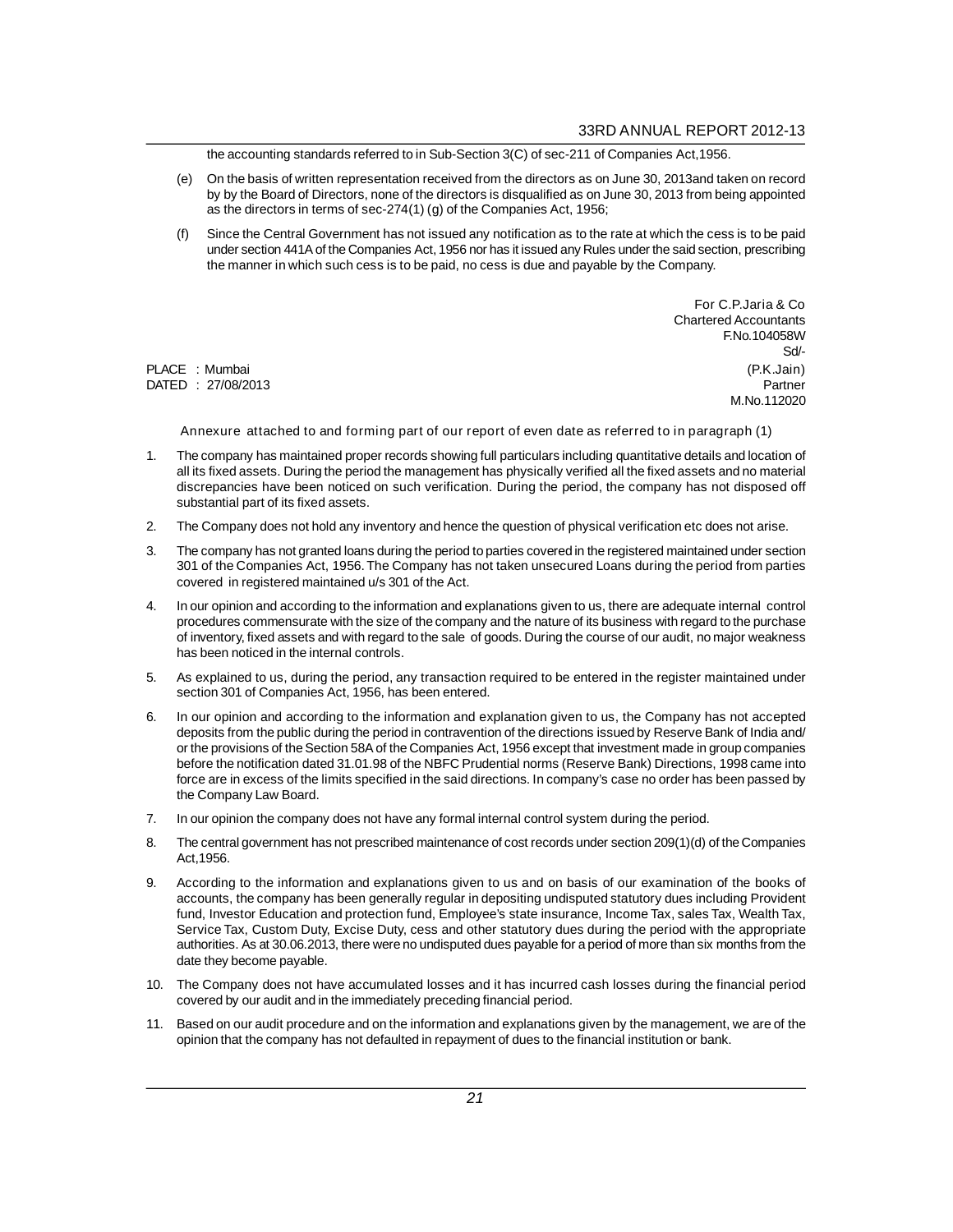# **MILLENNIUM ONLINE SOLUTIONS (INDIA) LIMITED**

**(Formerly Known as Mahamaya Investments Limited)**

- **12. The company has not granted loans and advances on the basis of security by way of pledge of shares, debentures and other securities.**
- **13. The company is not a chit fund/nidhi/mutual benefit fund/ society.**
- **14. According to the information and explanations given to us, the Company did not deal in or trade in shares, securities, debentures or other investments. The shares and other investments acquired by the company by way of investments are held by the company in its own name.**
- **15. According to the information and explanations given to us , the company has not given any guarantee for loans taken by others from bank and financial institutions.**
- **16. The company had not taken any fresh term loan during the period.**
- **17. According to information and explanations given to us, funds raised on short term basis have, prima facie, not been used during the period for long term investments and vice versa.**
- **18. The company has not made any preferential allotment of shares to parties and companies covered in the Register maintained under section 301 of the Companies Act,1956 during the period.**
- **19. No Security is required to be created since the company has not issue any debentures.**
- **20. The company has not raised any money by public issues during the period.**
- **21. According to the information and explanations given to us, no fraud on or by the company has been noticed or reported during the period.**

**For C.P.Jaria & Co Chartered Accountants F.No.104058W Sd/- PLACE : Mumbai (P.K.Jain) DATED : 27/08/2013 Partner M.No.112020**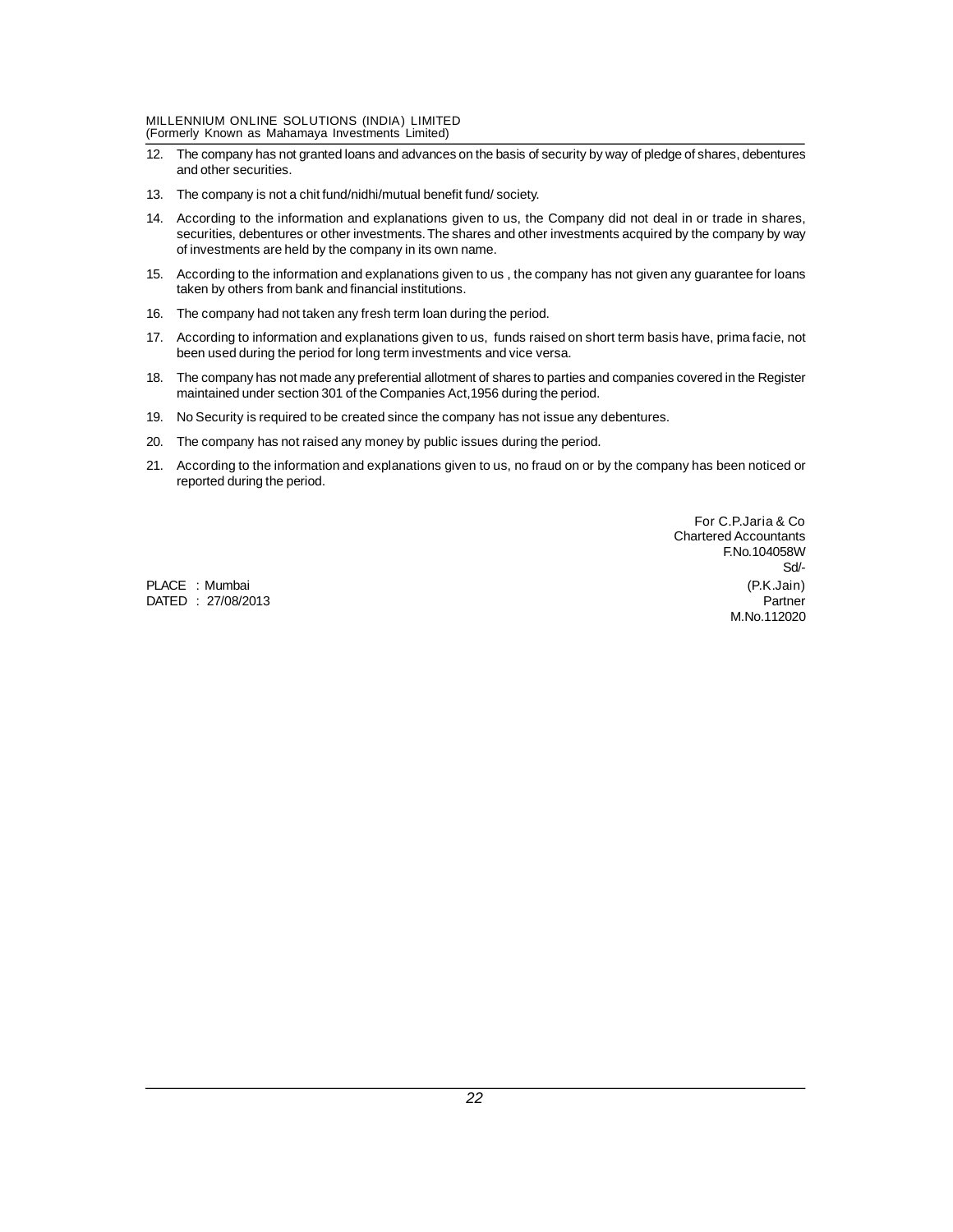| 33RD ANNUAL REPORT 2012-13 |  |
|----------------------------|--|

|     | <b>PARTICULRAS</b>                                                                                                                                          | <b>NOTE</b>         | <b>CURRENTYEAR</b><br><b>15 MONTHS</b>         | PRE.YEAR<br>12 MONTHS                       |
|-----|-------------------------------------------------------------------------------------------------------------------------------------------------------------|---------------------|------------------------------------------------|---------------------------------------------|
| ı.  | <b>EQUITY AND LIABILITIES</b>                                                                                                                               |                     |                                                |                                             |
|     | (1) Shareholder's Fund<br>(a) Share Capital<br>(b) Reserves and Surplus<br>(c) Money received against share warrants                                        | 1<br>$\overline{2}$ | 30,019,510<br>2,166,720<br>0                   | 30,019,510<br>64,424,951<br>0               |
|     | (2) Share Application money pending allotment                                                                                                               |                     | 0                                              | 0                                           |
|     | (3) Non-current Liabilities<br>(a) Long-Term Borrowings<br>(b) Defered tax liabilities (Net)<br>(c) Other Long term liabilities<br>(d) Long term provisions |                     | 0<br>0<br>0<br>0                               | 0<br>0<br>0<br>0                            |
|     | (4) Current Liabilities<br>(a) Short Term borrowings<br>(b) Trade Payables<br>(c) Other current Borrowings<br>(d) Short-term Provisions<br>Total            | 3                   | 0<br>188,788<br>0<br>$\mathbf 0$<br>32,375,018 | 0<br>307,499<br>0<br>$\Omega$<br>94,751,960 |
| II. | <b>ASSETS</b>                                                                                                                                               |                     |                                                |                                             |
|     | (1) Non-Current Assets                                                                                                                                      |                     |                                                |                                             |
|     | (a) Fixed Asssets                                                                                                                                           |                     |                                                |                                             |
|     | (i) Tangible Assets                                                                                                                                         | 4                   | 180,326                                        | 180,326                                     |
|     | (ii) Intangible Assets                                                                                                                                      |                     | 0                                              | 0                                           |
|     | (iii) Capital work-in-progress                                                                                                                              |                     | 0                                              | 0                                           |
|     | (iv) Intangible assets under development                                                                                                                    |                     | $\Omega$                                       | 0                                           |
|     | (b) Non-Current Investments                                                                                                                                 | 5                   | 26,206,053                                     | 87,297,947                                  |
|     | (c) Deferred tax Assets (Net)                                                                                                                               |                     | 0                                              | 0                                           |
|     | (d) Long Term loans and advances                                                                                                                            | 6                   | 5,841,999                                      | 5,841,999                                   |
|     | (e) Other non-current assets                                                                                                                                |                     | 0                                              | 0                                           |
|     | (2) Current Assets                                                                                                                                          |                     |                                                |                                             |
|     | (a) Current Investments                                                                                                                                     |                     | 0                                              | 0                                           |
|     | (b) Inventories                                                                                                                                             |                     | 0                                              | 0                                           |
|     | (c) Trade receivables                                                                                                                                       | 7                   | $\Omega$                                       | 1,395,372                                   |
|     | (d) Cash & Cash equivalents                                                                                                                                 | 8                   | 146,640                                        | 36,316                                      |
|     | (e) Short term loans & advances                                                                                                                             |                     | 0                                              | 0                                           |
|     | (f) Other Current Assets                                                                                                                                    |                     | 0                                              | 0                                           |
|     | Total                                                                                                                                                       |                     | 32,375,018                                     | 94,751,960                                  |

# **FOR C.P.JARIA & CO CHARTERED ACCOUNTANTS**

# **FOR AND ON BEHALF OF BOARD OF DIRECTORS**

| (P.K.JAIN)         |              |                     |
|--------------------|--------------|---------------------|
| PARTNER            | sd/-         | sd/-                |
| <b>M.NO 112020</b> | Neeraj Gupta | Harilal Singh Faran |
| PLACE : MUMBAI     | Director     | Director            |
| DATED: 27/08/13    |              |                     |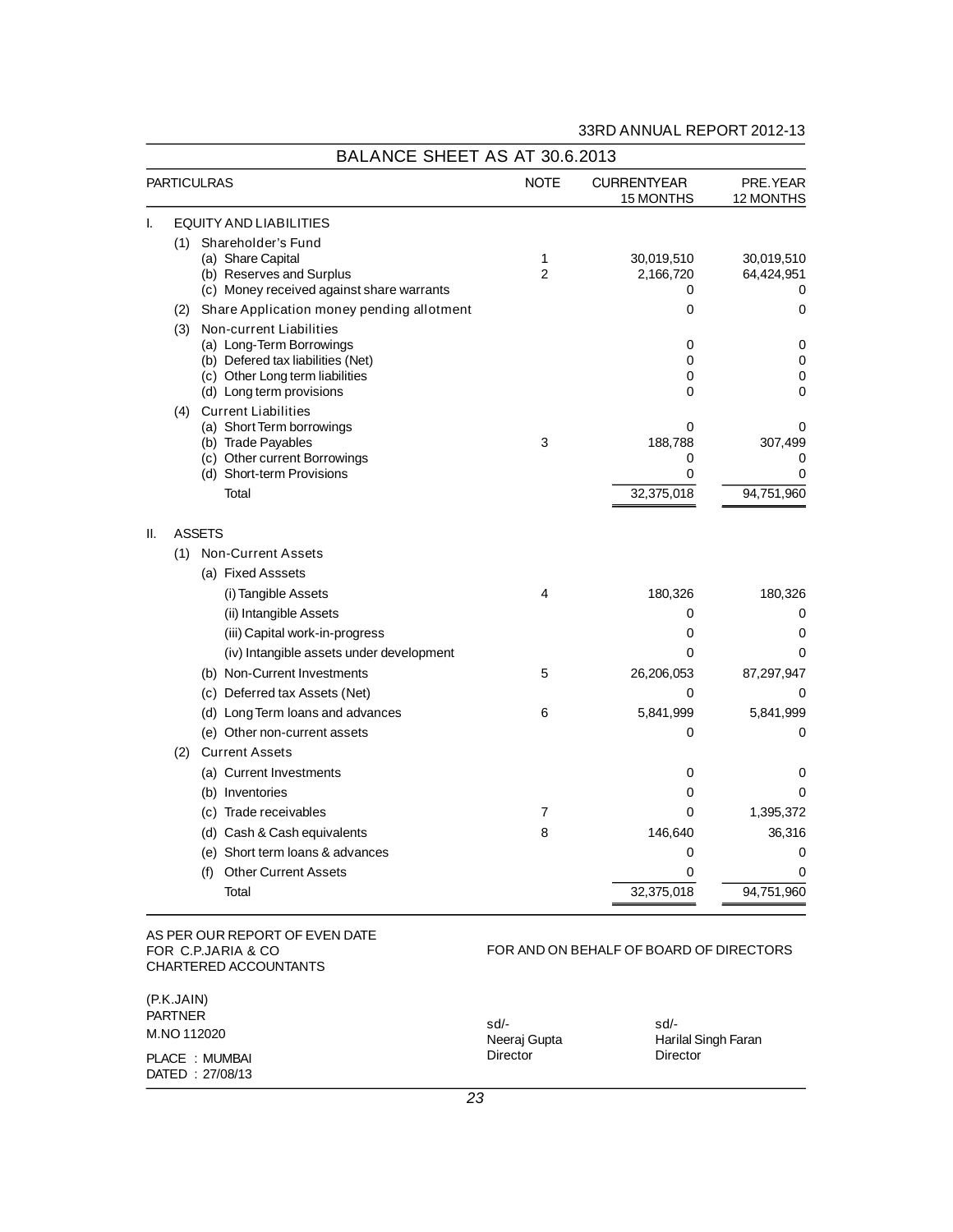# **MILLENNIUM ONLINE SOLUTIONS (INDIA) LIMITED (Formerly Known as Mahamaya Investments Limited)**

|       | <b>PARTICULRAS</b>                                                              | <b>NOTE</b> | <b>CURRENTYEAR</b><br>15 MONTHS | PRE.YEAR<br>12 MONTHS |
|-------|---------------------------------------------------------------------------------|-------------|---------------------------------|-----------------------|
| L     | Revenue from operations                                                         | 9           | 0                               | 232,100               |
| II.   | Other Income                                                                    |             | 0                               | 0                     |
| III.  | Total Revenue (I + II)                                                          |             | $\Omega$                        | 232,100               |
| IV.   | <b>Expenses</b>                                                                 |             |                                 |                       |
|       | Cost of Material Consumed                                                       |             | 0                               | 0                     |
|       | Purchase of Stock-in-trade                                                      |             | 0                               | 196,450               |
|       | Changes in inventories of finshed goods,                                        |             |                                 |                       |
|       | work-in progress and stock-in trade                                             |             | 0                               | 0                     |
|       | <b>Employee benefit Expenses</b>                                                | 10          | 61,035                          | 22,200                |
|       | Finance costs                                                                   |             | 0                               | 0                     |
|       | Other expenses                                                                  | 11          | 1,105,302                       | 198,599               |
| IV.   | <b>Total Expenses</b>                                                           |             | 1,166,337                       | 417,249               |
| V.    | Profit before exceptional and extraordinary items & Tax (III-IV)                |             | (1, 166, 337)                   | (185, 149)            |
| VI.   | <b>Exceptional Items</b>                                                        |             | 0                               |                       |
| VII.  | Profit before extraordinary items & Tax (V-VI)                                  |             | (1, 166, 337)                   | (185, 149)            |
| VIII. | Extraordinary items                                                             |             | (61,091,894)                    | 0                     |
| IX.   | Profit before tax (VII_VIII)                                                    |             | (62, 258, 231)                  | (185, 149)            |
| χ     | <b>Tax Expenses</b>                                                             |             |                                 |                       |
|       | (1) Current Tax                                                                 |             | $\mathbf 0$                     | 0                     |
|       | Deferred Tax<br>(2)                                                             |             | 0                               | 0                     |
| XI.   | Profit(loss) from the period from continuing<br>operations after tax (VII-VIII) |             | (62, 258, 231)                  | (185, 149)            |
| XII.  | Profit(loss) from discontinuing operations                                      |             | 0                               | 0                     |
| XIII. | Tax expenses of discontinuing operations                                        |             | 0                               | 0                     |
|       | XIV. Profit(loss) from discontinuing operations after tax (XII-XIII)            |             | 0                               | 0                     |
|       | XV. Profit(loss) for the period (XI+XIV)                                        |             | (62, 258, 231)                  | (185, 149)            |
|       | XVI. Earning per equity share                                                   |             |                                 |                       |
|       | Basic<br>(1)                                                                    |             | (20.73)                         | (0.06)                |
|       | (2)<br>Diluted                                                                  |             | (20.73)                         | (0.06)                |

# **AS PER OUR REPORT OF EVEN DATE FOR C.P.JARIA & CO CHARTERED ACCOUNTANTS**

# **(P.K.JAIN) PARTNER M.NO 112020**

**PLACE : MUMBAI DATED : 27/08/13**

# **FOR AND ON BEHALF OF BOARD OF DIRECTORS**

| sd/-         |
|--------------|
| Neeraj Gupta |
| Director     |

**sd/- sd/- Harilal Singh Faran Director Director**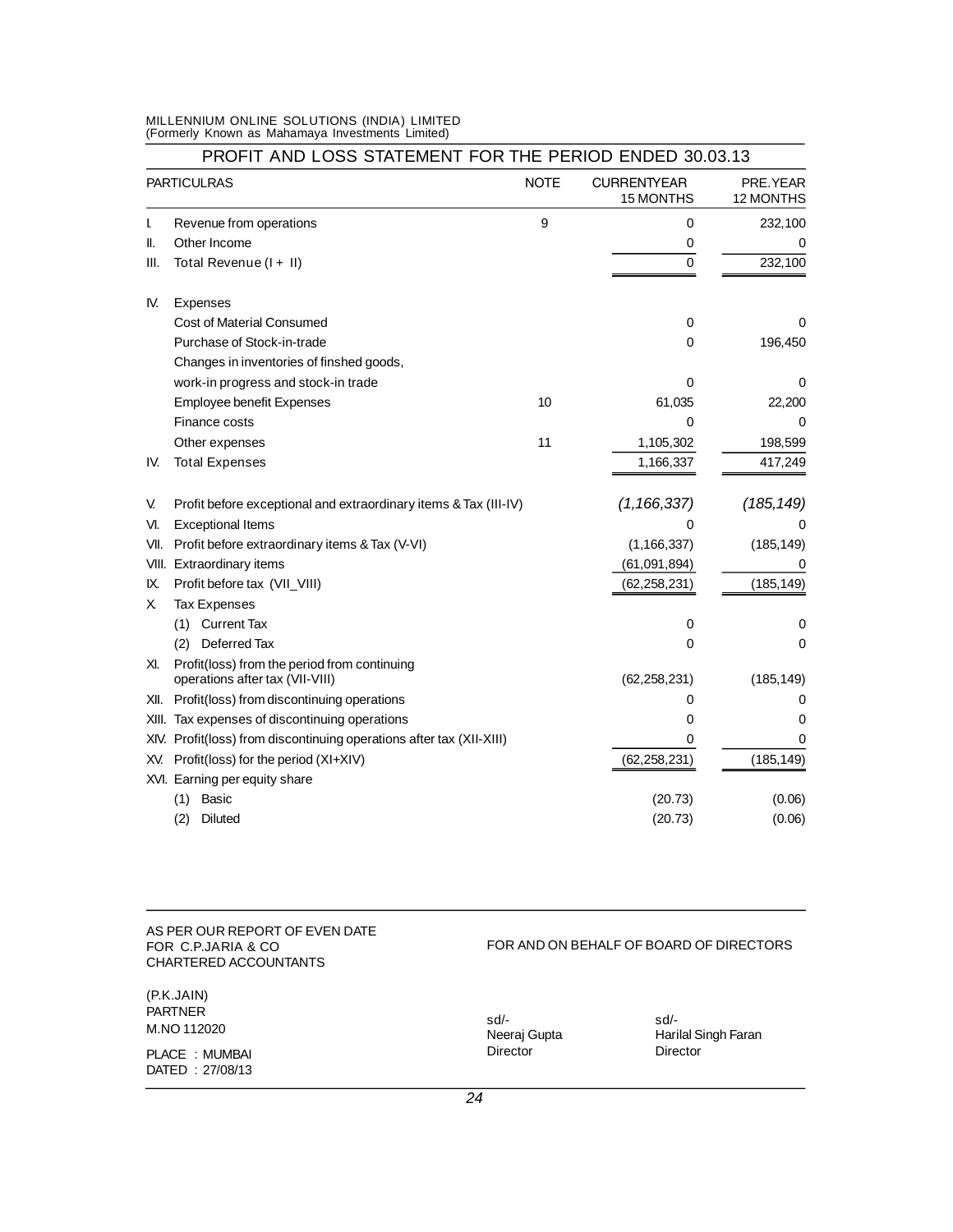|    | <b>NOTES TO BALANCE SHEET &amp; PROFIT &amp; LOSS STATEMENT</b>             |                |                     |                     |
|----|-----------------------------------------------------------------------------|----------------|---------------------|---------------------|
|    | <b>PARTICULRAS</b>                                                          |                | <b>CURRENTYEAR</b>  | PRE.YEAR            |
|    | <b>NOTE-1: SHARE CAPITAL</b>                                                |                |                     |                     |
|    | <b>AUTHORISED SHARE CAPITAL</b>                                             |                |                     |                     |
|    | 9830000 EQUITY SHARES OF RS.10/-EACH                                        |                | 98,300,000          | 98,300,000          |
|    | 17000 PREFERENCE SHRES OF RS 100/- EACH                                     |                | 1,700,000           | 1,700,000           |
|    |                                                                             |                | 100,000,000         | 100,000,000         |
|    | <b>ISSUED</b>                                                               |                |                     |                     |
|    | 3003751 EQUITY SHARES OF RS 10/- EACH                                       |                | 30,037,510          | 30,037,510          |
|    | SUBSCRIBED & PAID UP SHARE CAPITAL<br>3001951 EQUITY SHARES OF RS 10/-EACH  |                | 30,019,510          | 30,019,510          |
|    |                                                                             |                | 30,019,510          | 30,019,510          |
|    |                                                                             |                |                     |                     |
|    | <b>NOTE-1A</b>                                                              |                | <b>EQUITY</b>       | <b>PREFERENCE</b>   |
|    | RECONCILAITION OF SHARES OUTSTANDING                                        |                | (NUMBER)            | <b>NUMBER</b>       |
|    | SHARES OUTSTANDING AT THE BEGGINNING OF YEAR                                |                | 3,003,751           | 0                   |
|    | SHARES ISSUSED DRING THE YEAR                                               |                | 0                   | $\mathbf 0$         |
|    | SHARES BOUGHT BACK DURING THE YEAR<br>SHARES OUTSTANDING AT THE END OF YEAR |                | 0<br>3,003,751      | 0<br>$\mathbf 0$    |
|    | <b>NOTE-1B</b>                                                              |                |                     |                     |
|    |                                                                             |                |                     |                     |
|    | SHAREHOLDER HOLDING FOR THAN 5% SHARES                                      | ℅              | <b>NO OF SHARES</b> | <b>NO OF SHARES</b> |
|    | <b>ANSHU GUPTA</b><br><b>DINESH GOSWAMI</b>                                 | 14.15<br>10.60 | 424.740<br>318,131  | 0<br>0              |
|    | <b>DOLLY KHUHA</b>                                                          | 8.78           | 263,552             | 0                   |
|    | KHUA POOJA NITESH                                                           | 8.66           | 259,930             | 0                   |
|    | <b>SUNITA D GOSWAMI</b>                                                     | 7.90           | 237,250             | 0                   |
|    | <b>SUNITA G GOSWAMI</b>                                                     | 6.60           | 198,177             | 0                   |
|    | <b>CLASSIC FILAMENTS LTD</b>                                                | 14.15          | 0                   | 424,740             |
|    | MANGALYA TRADING & INVESTMENTS LTD                                          | 7.96           | 0                   | 238,836             |
|    | MAYOGA INVESTMENTS LTD<br>MAPARNA INVESTMENTS LTD                           | 7.90<br>6.92   | 0<br>0              | 237,250<br>207,785  |
|    | NO SHARES WERE ALLOTED OTHER THAN CASH, BONUS FOR LAST FIVE YEARS           |                |                     |                     |
|    | NO SHARES WERE BOUGHT BACK FOR LAST FIVE YEARS                              |                |                     |                     |
|    | <b>NOTE-2: RESERVES &amp; SURPLUS</b>                                       |                |                     |                     |
| А. | CAPITAL REDEMPTION RESERVE                                                  |                |                     |                     |
|    | <b>OPENING BALANCE</b>                                                      |                | 1,650,000           | 1,650,000           |
|    | ADD:CURRENTYEAR TRANSFER                                                    |                | 0                   | 0                   |
|    | LESS: WRITTEN BACK IN CURRENT YEAR                                          |                | 0                   | 0                   |
|    | <b>CLOSING BALANCE</b>                                                      |                | 1,650,000           | 1,650,000           |
| В. | <b>SHARES PREMIUM ACCOUNT</b>                                               |                |                     |                     |
|    | OPENING BALANCE                                                             |                | 8,396,555           | 8,396,555           |
|    | ADD:PREMIUM CREDITED                                                        |                | $\pmb{0}$           | $\pmb{0}$           |
|    | LESS: PREMIUM UTILIZED                                                      |                | 0                   | 0                   |
|    | <b>CLOSING BALANCE</b>                                                      |                | 8,396,555           | 8,396,555           |
| C. | <b>GENERAL RESERVES</b>                                                     |                |                     |                     |
|    | OPENING BALANCE                                                             |                | 13,600,000          | 13,600,000          |
|    | ADD:CURRENTYEAR TRANSFER<br>LESS: WRITTEN BACK IN CURRENT YEAR              |                | 0<br>$\mathbf 0$    | 0<br>$\mathbf 0$    |
|    | <b>CLOSING BALANCE</b>                                                      |                | 13,600,000          | 13,600,000          |
|    |                                                                             |                |                     |                     |
| D. | SPECIAL RESERVE FUND<br><b>OPENING BALANCE</b>                              |                | 1,757,000           | 1,757,000           |
|    | ADD:CURRENTYEAR TRANSFER                                                    |                | 0                   | 0                   |
|    | LESS: WRITTEN BACK IN CURRENT YEAR                                          |                | $\mathbf 0$         | 0                   |
|    | <b>CLOSING BALANCE</b>                                                      |                | 1,757,000           | 1,757,000           |
|    |                                                                             |                |                     |                     |

# **33RD ANNUAL REPORT 2012-13**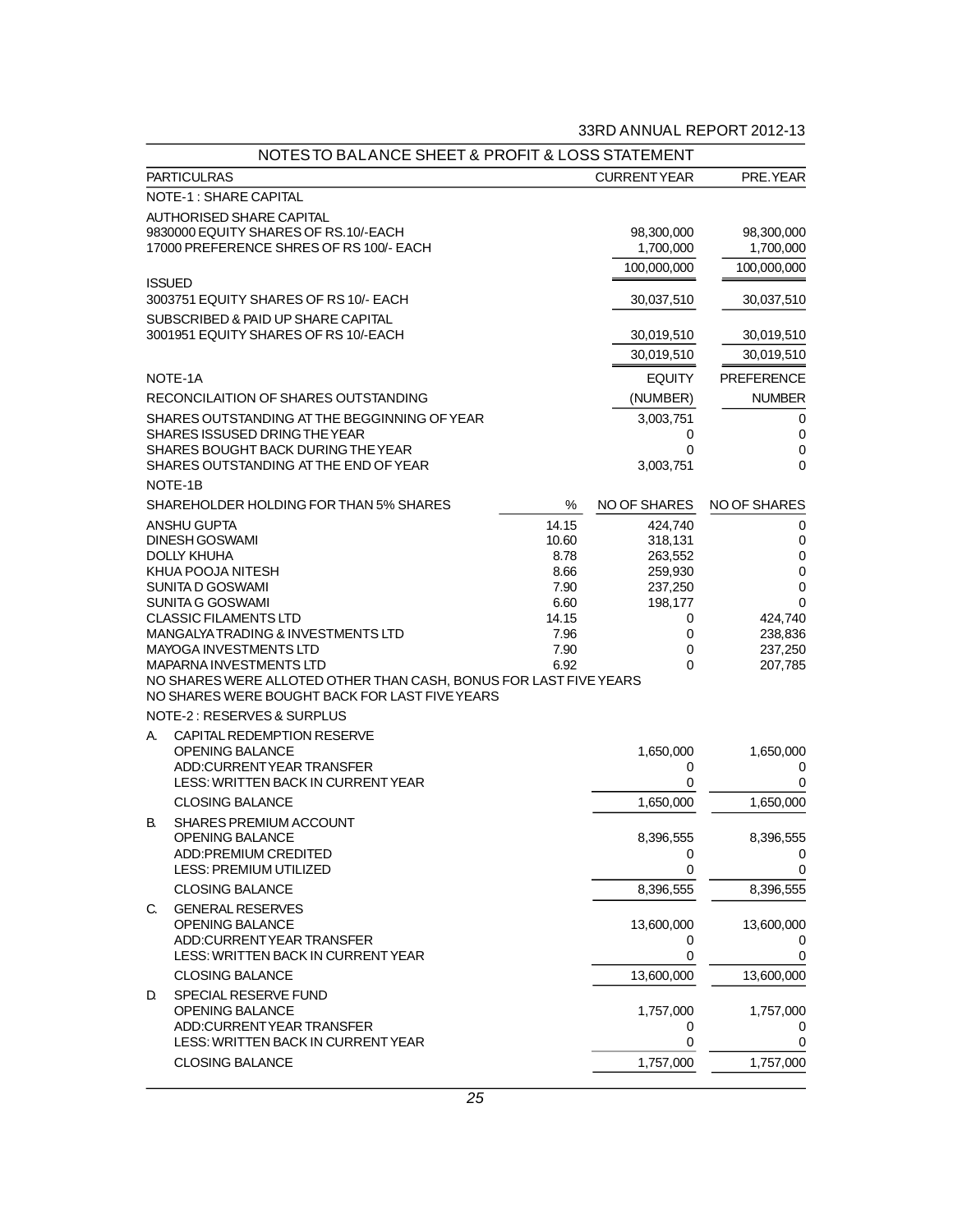**MILLENNIUM ONLINE SOLUTIONS (INDIA) LIMITED (Formerly Known as Mahamaya Investments Limited)**

| <b>PARTICULRAS</b>                                                                                                                                          | <b>CURRENTYEAR</b>                                               | PRE.YEAR                                             |
|-------------------------------------------------------------------------------------------------------------------------------------------------------------|------------------------------------------------------------------|------------------------------------------------------|
| PROFIT & LOSS A/C<br>F.<br><b>OPENING BALANCE</b><br>ADD:CURRENTYEAR PROFIT/(LOSS)<br>LESS: WRITTEN BACK IN CURRENT YEAR<br><b>CLOSING BALANCE</b><br>TOTAL | 39,021,396<br>(62, 258, 231)<br>0<br>(23, 236, 835)<br>2,166,720 | 39,206,545<br>(185, 149)<br>39,021,396<br>64,424,951 |
| <b>NOTE-3: TRADE PAYABLES</b>                                                                                                                               |                                                                  |                                                      |
| SUNDRY CREDITORS FOR EXPS                                                                                                                                   | 188.788                                                          | 307.499                                              |

|     |                                |          |                    |              |          |                     | 188,788      |                  | 307,499  |
|-----|--------------------------------|----------|--------------------|--------------|----------|---------------------|--------------|------------------|----------|
|     | $NOTE - 4:$                    |          |                    |              |          |                     |              |                  |          |
|     |                                |          | <b>GROSS BLOCK</b> |              |          | <b>DEPRICIATION</b> |              | <b>NET BLOCK</b> |          |
|     |                                |          | ADD/DEL            | <b>TOTAL</b> |          |                     | <b>TOTAL</b> |                  |          |
| SR. | <b>PARTICULARS</b>             | AS ON    | <b>DURING</b>      | AS ON        | AS ON    | <b>DURING</b>       | AS ON        | AS ON            | AS ON    |
| NO. |                                | 01.04.11 | <b>THE YEAR</b>    | 31.03.12     | 01.04.11 | <b>THE YEAR</b>     | 31.03.12     | 31.03.12         | 01.04.11 |
| А.  | <b>TANGIBLE ASSETS</b>         |          |                    |              |          |                     |              |                  |          |
| 1   | OFFICE EQUIPMENTS              | 303825   | 0                  | 303825       | 228638   | $\Omega$            | 228638       | 75187            | 75187    |
| 2   | <b>FURNITURE &amp; FIXTURE</b> | 128557   | 0                  | 128557       | 116118   | 0                   | 116118       | 12439            | 12439    |
| 3   | <b>DEAD STOCK</b>              | 28413    | 0                  | 28413        | 19599    | 0                   | 19599        | 8814             | 8814     |
| 4   | <b>COMPUTER</b>                | 551653   | $\Omega$           | 551653       | 538634   | $\Omega$            | 538634       | 13019            | 13019    |
| 5   | <b>VEHICLES</b>                | 253551   | 0                  | 253551       | 182684   | 0                   | 182684       | 70867            | 70867    |
|     | TOTAL                          | 1265999  | 0                  | 1265999      | 1085673  | 0                   | 1085673      | 180326           | 180326   |
|     | <b>PREVIOUS YEAR</b>           | 1265999  | 0                  | 1265999      | 1085673  | 0                   | 1085673      | 180326           | 180326   |

**NO IMPAIRMENT/REVALATION WERE DONE IN LAST FIVE YEARS**

| <b>NOTE-5: NON-CURRENT INVESTMENTS</b>                     |            |            |
|------------------------------------------------------------|------------|------------|
| OTHER INVESTMENTS: INVESTMENT IN EQUITY INSTRUMENTS        |            |            |
| 2 EQ. SHARES OF MAHASMRUTI INVESTMENT LTD OF 100/- EACH    | 200        | 200        |
| 2973286 Eq SHARES of IDI LTD OF RS 10/- EACH               | $\Omega$   | 61,091,894 |
| 1369800 Eq SHARES of MAFATLAL DYES & CHEMICALS LTD RS 10/- | 26,205,349 | 26,205,349 |
| 20 Eq SHARES of SHRI ARBUDA MILLS LTD                      | 281        | 281        |
| 2 EQ. SHARES OF MALULYA MILLS LTD                          | 223        | 223        |
|                                                            | 26,206,053 | 87,297,947 |
| ALL THE INVESTMENTS ARE STATED AT COST                     |            |            |
| <b>NOTE-6: LONG TERM LOANS &amp; ADVANCES</b>              |            |            |
| OTHER ADVANCES                                             |            |            |
| <b>UNSECURED</b>                                           | 5,841,999  | 5,841,999  |
|                                                            | 5,841,999  | 5,841,999  |
| <b>NOTE-7: TRADE RECEIVABLES</b>                           |            |            |
| EXCEEDING SIX MONTHS                                       | 0          | 1,395,372  |
|                                                            | $\Omega$   | 1,395,372  |
| <b>NOTE-8: CASH &amp; CASH EQUIVALENTS</b>                 |            |            |
| CASH IN HAND                                               | 109.399    | 3,531      |
| <b>BANK BALANCE</b>                                        | 37.241     | 32,785     |
|                                                            | 146.640    | 36,316     |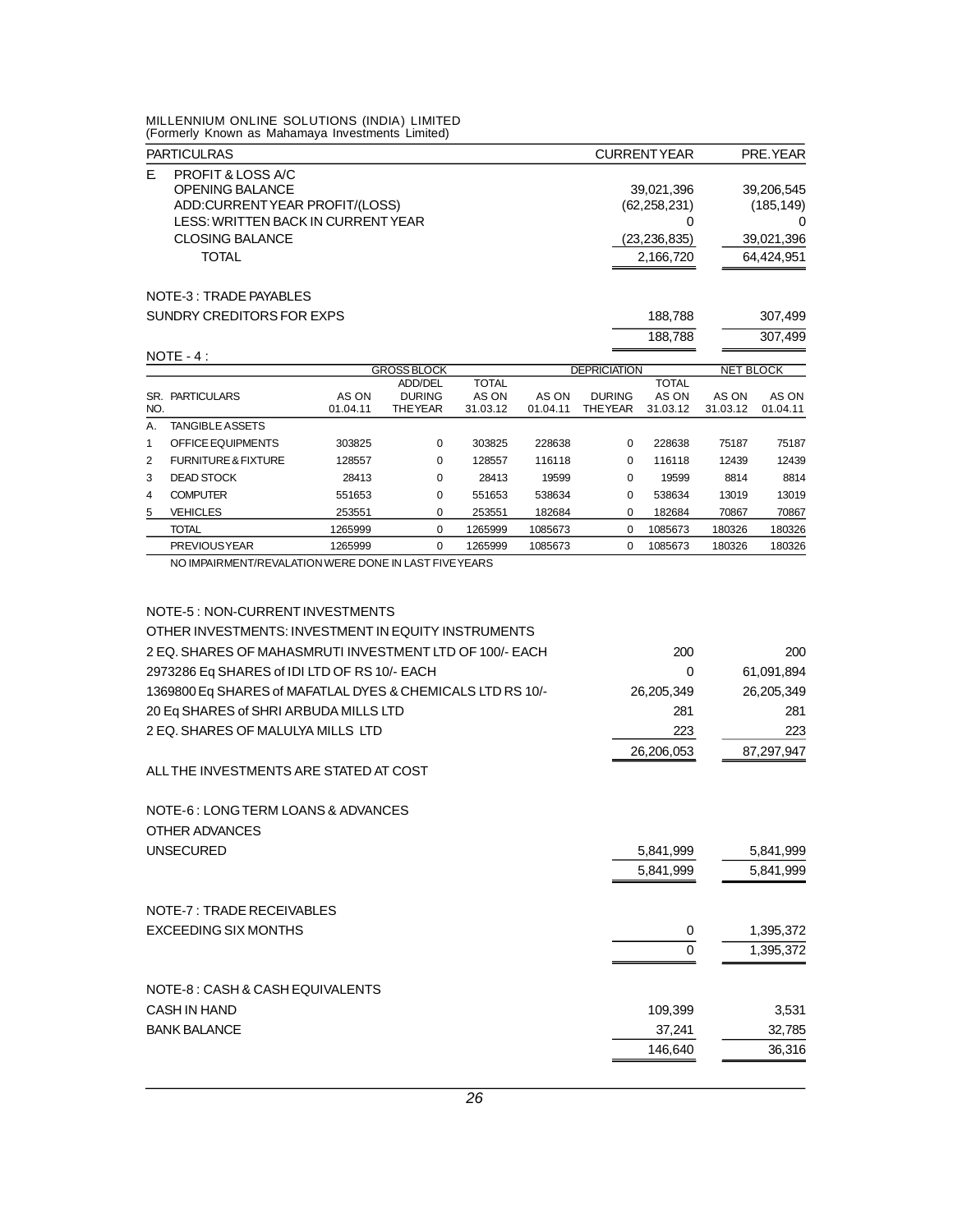| <b>PARTICULRAS</b>                        | <b>CURRENTYEAR</b> | PRE.YEAR    |
|-------------------------------------------|--------------------|-------------|
| <b>NOTE-9: REVENUE FROM OPERATIONS</b>    |                    |             |
| SALES OF TRADED GOODS                     | 0                  | 232,100     |
|                                           | 0                  | 232,100     |
| <b>NOTE-10: EMPLOYEE BENEFIT EXPENSES</b> |                    |             |
| <b>SALARY</b>                             | 61,035             | 22,200      |
|                                           | 61,035             | 22,200      |
| <b>NOTE-11: OTHER EXPENSES</b>            |                    |             |
| <b>PRINTING &amp; STATINARY EXPS</b>      | 18,766             | 23,145      |
| <b>AUDIT FEES</b>                         | 15,000             | 10,000      |
| PROFESSIONAL FEES                         | 51,257             | 0           |
| <b>REGISTRAR FEES</b>                     | 122,531            | $\mathbf 0$ |
| <b>BSE LISTING FEES</b>                   | 23,657             | $\mathbf 0$ |
| <b>NSDL FEES</b>                          | 6,766              | $\mathbf 0$ |
| POSTAL BALLOT EXPS                        | 205,650            |             |
| <b>BSE REINSSTATEMENT FEES</b>            | 641,805            | 0           |
| <b>BANK CHARGE</b>                        | 316                | $\Omega$    |
| <b>GENERAL EXPENSES</b>                   | 19,554             | 165,454     |
|                                           | 1,105,302          | 198,599     |

# **33RD ANNUAL REPORT 2012-13**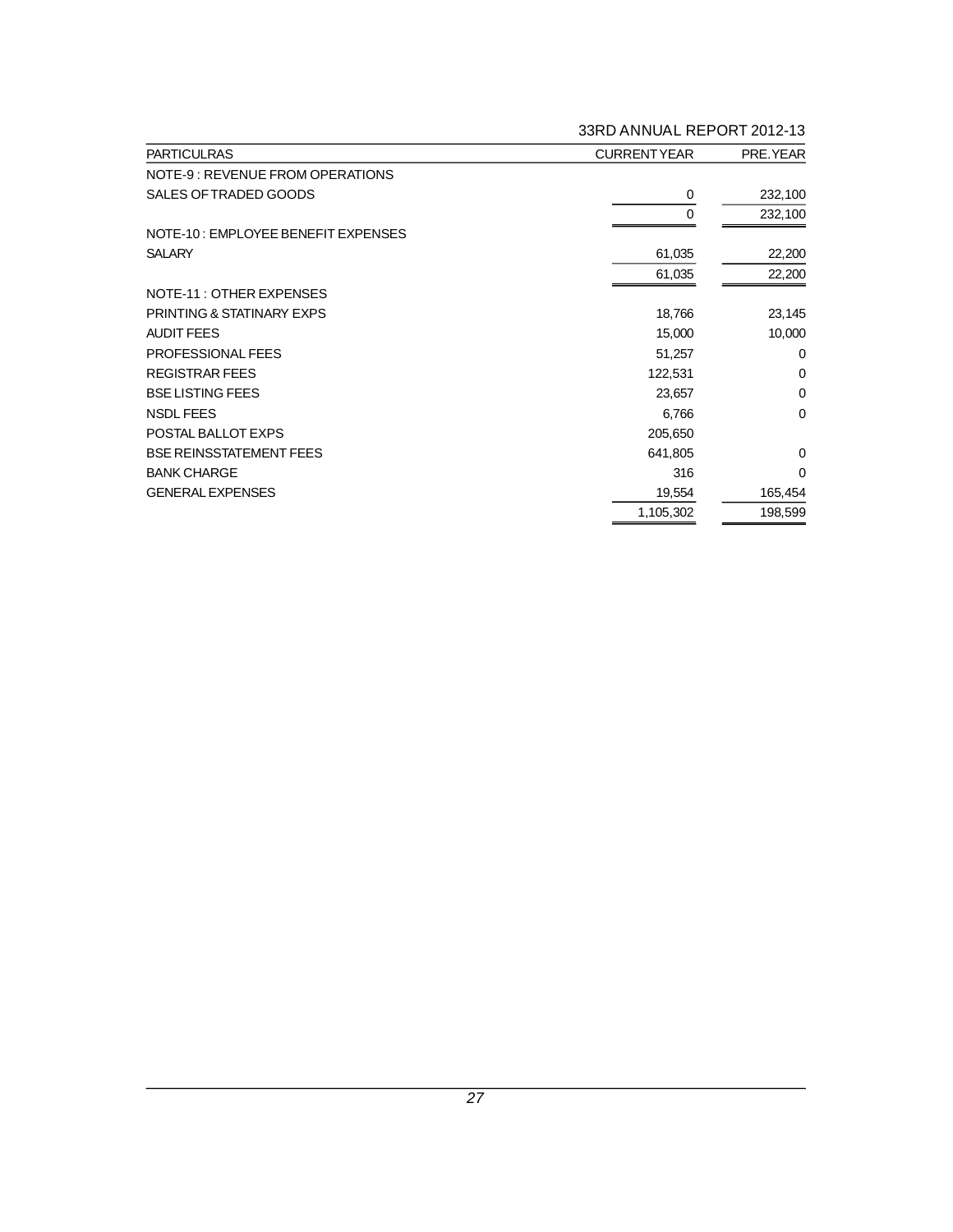# **Note-11. SIGNIFICANT ACCOUNTING POLICIES :**

# **1. GENERAL**

**The Financial Statements have generally been prepared on the historical cost convention. Accounting policies not specifically referred to otherwise are in consonance with generally accepted accounting principals.**

- **2. BASIS OF ACCOUNTING The company follows the mercantile system of accounting generally except otherwise stated herein below, if so.**
- **3. FIXED ASSETS**

**Fixed assets are stated at cost of less accumulated depreciation. No Depreciation has been provided during the year under consideration.**

**4. INVESTMENTS**

**Investments are stated at cost. During the year company as written off investment of Rs. 6,10,91,894/- in 2973286 Equity shares of IDI Ltd as the company is liquidated.**

**5. INVENTORIES**

**The company is not having any type of inventory.**

**6. REVENUE AND EXPENDITURE RECOGNITION**

**Revenue is recognized and expenditure is accounted for on their accrual except insurance claim, claims in respect of material purchased and sold which are accounted for on cash basis.**

**7. MISCELLANEOUS EXPENDITURE**

**Miscellaneous Expenditure such as preliminary expenditure are amortized over a period of 5 years.**

**8. DEFER TAX**

**The Deferred tax is recognized for all temporary differences subject to the consideration of prudence and at currently available rates. Deferred Tax assets are recognized only if there is virtual certainty that they will be realized.**

**9. FOREIGN CURRENY TRANSACTION**

**There is no such transaction during the year.**

- **10. CONTINGENT LIABILITIES There is no any contingent liability.**
- **11. TRADE RECEIVABLE AND PAYABLE**

**Balances of trade payable and receivable are subject to confirmation, reconciliation and consequential adjustments, if any.**

**12. RELATED PARTY TRANSACTIONS**

**There were no transaction between related concern/parties.**

| 13. | <b>Employees Benefit Expenses</b> |                     |                      |
|-----|-----------------------------------|---------------------|----------------------|
|     | <b>Particulars</b>                | <b>Current Year</b> | <b>Previous Year</b> |
|     | Salary Paid                       | 61035               | 22200                |
| 14. | Details of Payment to Auditors    |                     |                      |

| <b>Particulars</b> | <b>Current Year</b> | Previous Year |
|--------------------|---------------------|---------------|
| As Auditor         | 15000               | 10000         |

**15. The amount due to Micro & Small Enterprises are based on the information available with the company.**

**16. Figures of the previous year have been regrouped/re-cast wherever necessary.**

# **AS PER OUR REPORT OF EVEN DATE FOR C.P.JARIA & CO CHARTERED ACCOUNTANTS**

# **FOR AND ON BEHALF OF BOARD OF DIRECTORS**

| (P.K.JAIN)      |              |                     |
|-----------------|--------------|---------------------|
| <b>PARTNER</b>  | sd/-         | sd/-                |
| M.NO 112020     | Neeraj Gupta | Harilal Singh Faran |
| PLACE : MUMBAI  | Director     | Director            |
| DATED: 27/08/13 |              |                     |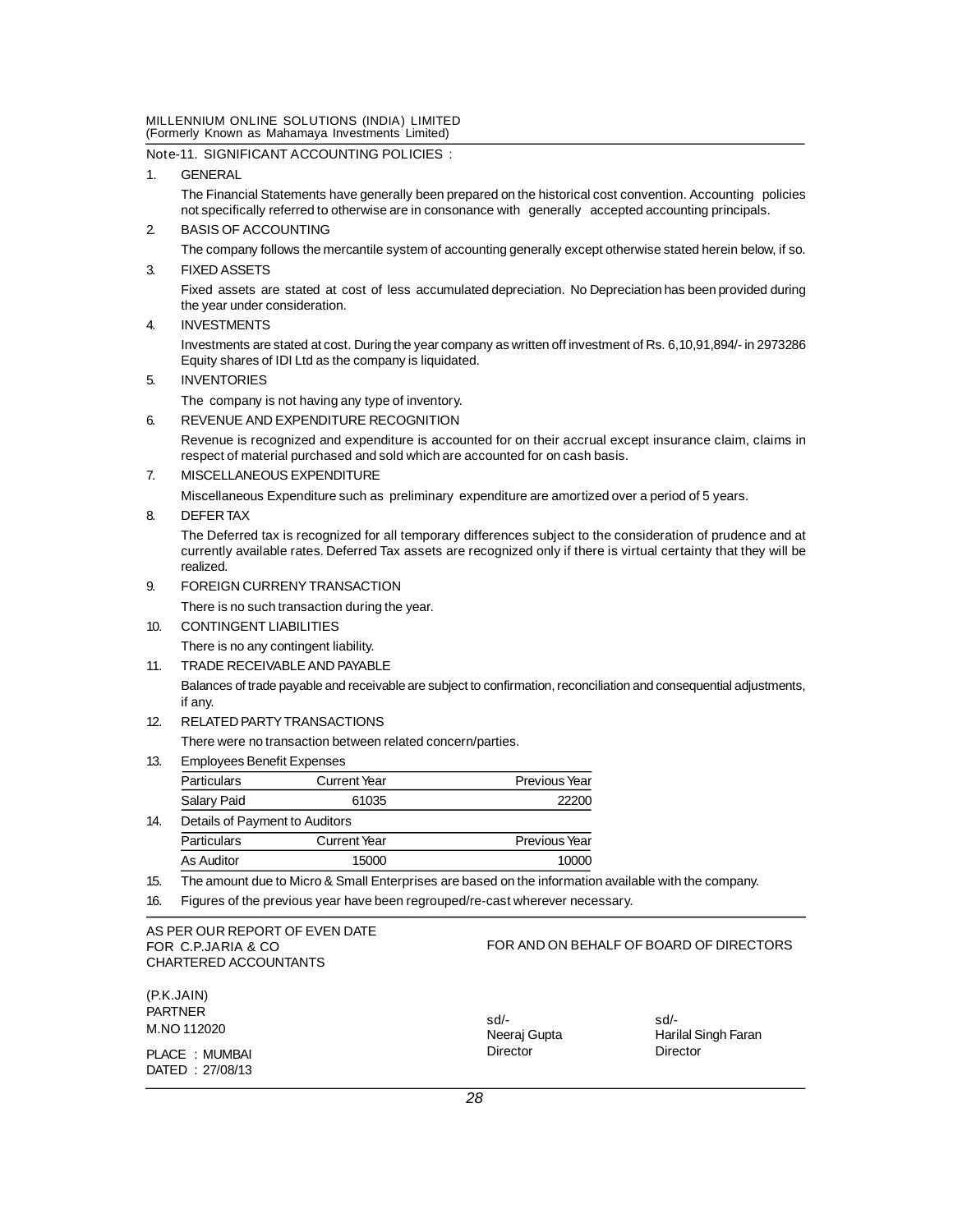# **33RD ANNUAL REPORT 2012-13**

|    |                                                       | 30 June 2013  | 31 March 2012 |
|----|-------------------------------------------------------|---------------|---------------|
|    | Net Profit/(loss) before tax and Extra Ordinary items | (1, 166, 337) | (185, 149)    |
|    | Adjustments for                                       |               |               |
|    | Depreciation                                          |               |               |
|    | <b>Interest Paid</b>                                  |               |               |
|    | Interest/dividend                                     |               |               |
|    | Misc. Expenses Written off                            |               |               |
|    | <b>Operating Profit Before Working Capital Change</b> | (1, 166, 337) | (185, 149)    |
|    | Adjustments for                                       |               |               |
|    | Trade and other receivables                           | 1,395,372     |               |
|    | Inventories                                           |               |               |
|    | <b>Trade Payables</b>                                 | (118, 711)    | 125,454       |
|    | Other receivables/Current Assets/Deferred Tax Assets  |               |               |
|    | Cash generated from operations                        | 110,324       | (59, 695)     |
|    | Interest paid                                         |               |               |
|    | Direct Taxes paid                                     |               |               |
|    | Extra-Ordinary Items                                  |               |               |
|    | <b>Net Cash from Operating Activities</b>             | 110,324       | (59, 695)     |
| в  | CASH FLOW FROM INVESTING ACTIVITIES                   |               |               |
|    | <b>Purchase of Fixed Assets</b>                       |               |               |
|    | Sale of fixed Assets                                  |               |               |
|    | New Investments                                       |               |               |
|    | Sale of Investments                                   |               |               |
|    | Interest received                                     |               |               |
|    | Dividend received                                     |               |               |
|    | Net Cash used in investing activities                 |               |               |
| C. | CASH FLOW FROM FINANCIAL ACTIVITIES                   |               |               |
|    | Proceeds from issue of share capital                  |               |               |
|    | Proceeds from Long term borrowings                    |               |               |
|    | Repayment of Financial Liability/Lease                |               |               |
|    | Dividend paid                                         |               |               |
|    | Net Cash used in financing activities                 |               |               |
|    | Net increase/(decrease) in cash and cash equi.        | 110,324       | (59, 695)     |
|    | Cash & Cash equivalents as at 01/04/2012(2011)        | 36,316        | 96,011        |
|    | Cash & Cash equivalents as at 30/06/2013(2012)        | 146,640       | 36,316        |

# **CASH FLOW STATEMENT FOR THE PERIOD ENDED 30/06/2013**

**AS PER OUR REPORT OF EVEN DATE FOR C.P.JARIA & CO CHARTERED ACCOUNTANTS**

# **FOR AND ON BEHALF OF BOARD OF DIRECTORS**

| (P.K.JAIN)         |              |                     |
|--------------------|--------------|---------------------|
| <b>PARTNER</b>     | sd/-         | sd/-                |
| <b>M.NO 112020</b> | Neeraj Gupta | Harilal Singh Faran |
| PLACE : MUMBAI     | Director     | Director            |
| DATED: 27/08/2013  |              |                     |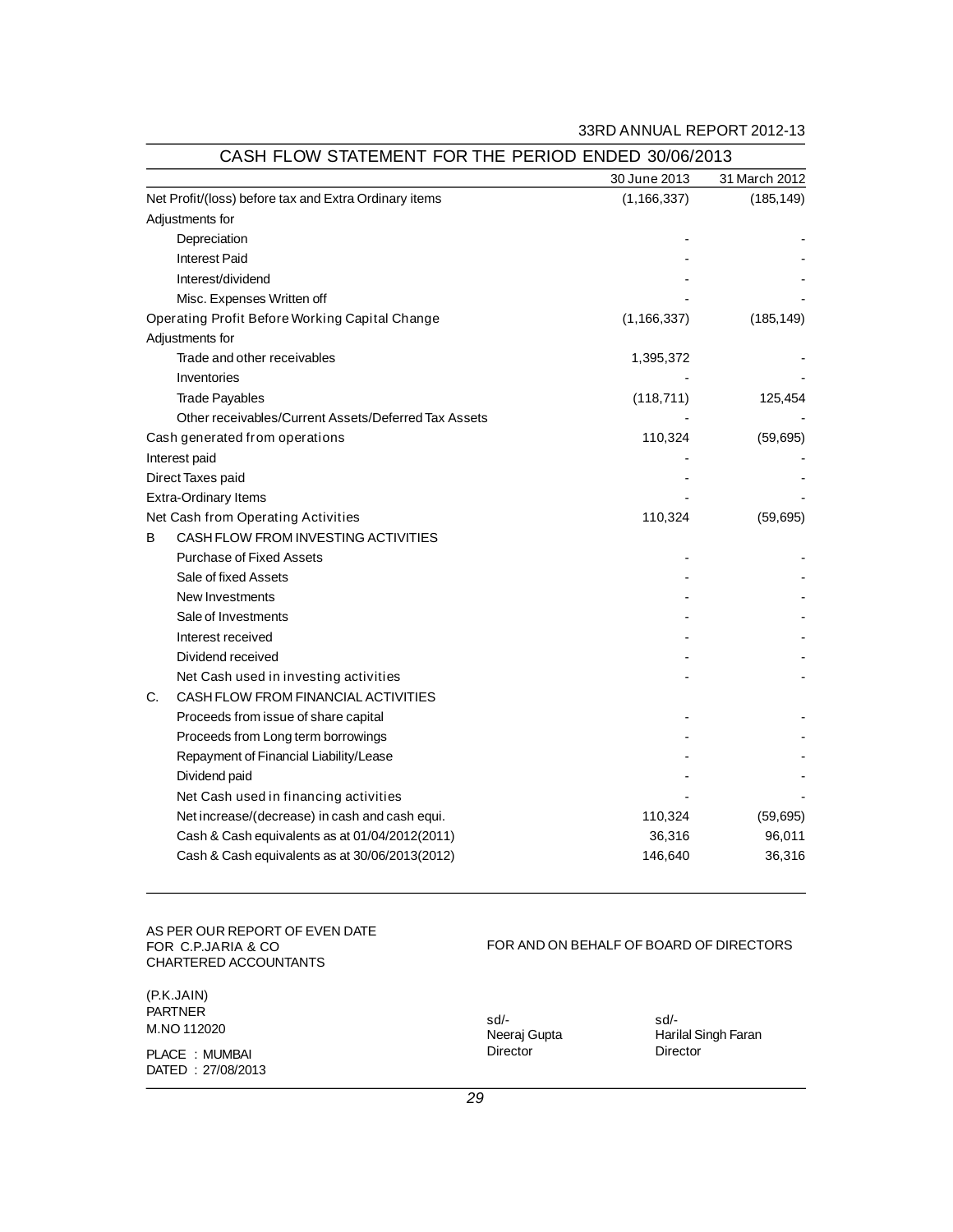# **AUDITOR'S' STATEMENT ON CASH FLOW STATEMENT**

**To, The Members, MILLENNIUM ONLINE SOLUTIONS (INDIA) LIMITED (Formerly Known as Mahamaya Investments Limited) Flat No..53 , 5th Floor , Building No.11 Vijay Vilas Tores , GB Road Kaveser , Thane , Maharashtra -400615**

**We have audited the Cash Flow Statement of Mahamaya Investment Limited as at 30th June 2013. This financial statement is responsibility of the Company's Management. Our responsibility is to express an opinion on this financial statement based on our audit.**

**In our opinion and best of our information and according to the explanation give to us, the said Cash Flow Statement read together with the Significant Accounting Policies and other requirement thereon give the information required by the Listing Agreement entered into with the Stock Exchanges, in the manner so required, and present a true and fair view, in our conformity with the accounting principles generally accepted in India; in so far as it relates to the cash flow of the Company for the year ended on that date**

**PLACE : Mumbai. Pankaj Kumar Jain**  $\text{DATED}$  :  $27\text{th}$  August, 2013

**For C.P.Jaria & Co Chartered Accountants FRN 104058W Sd/- M.No.112020**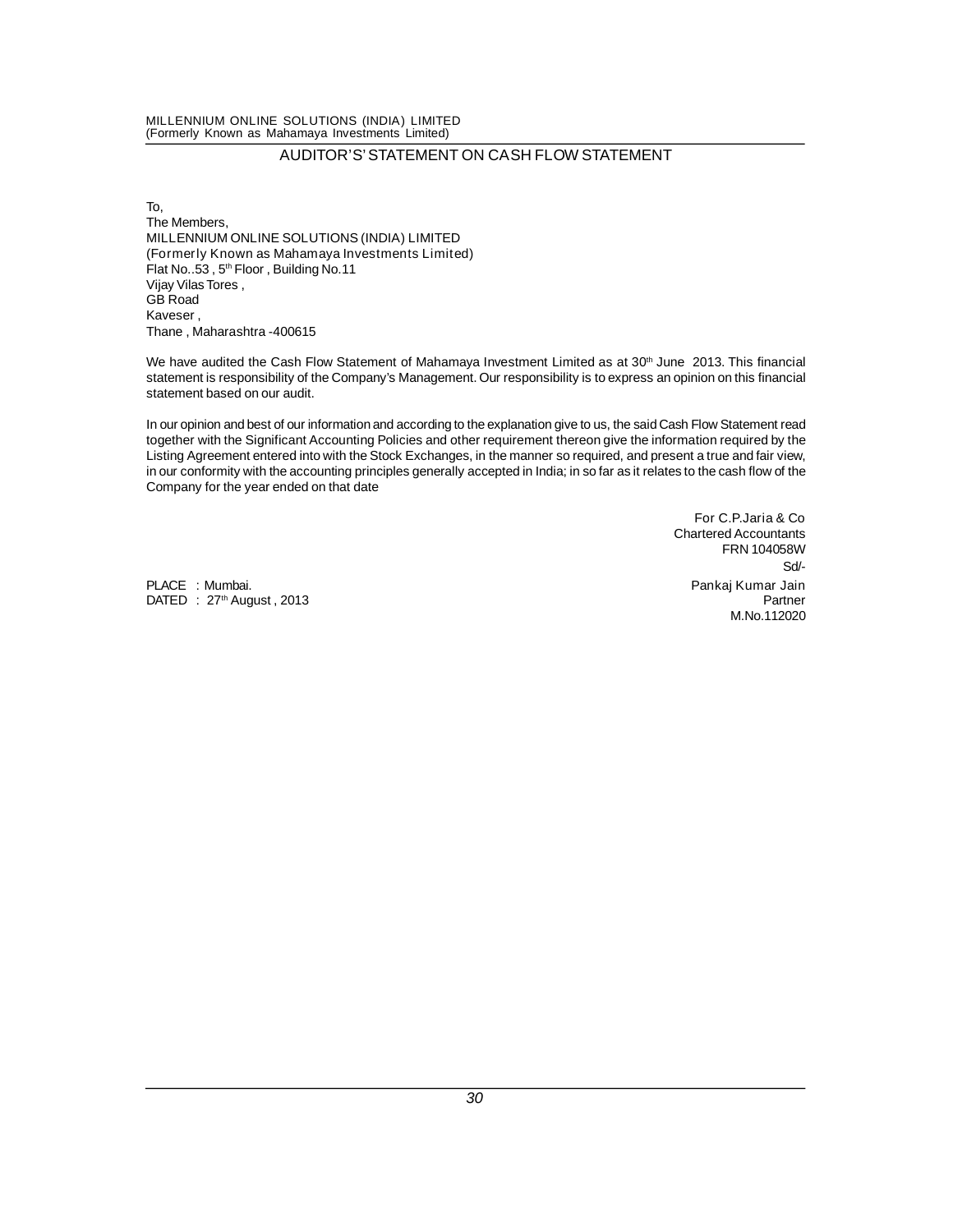# **MILLENNIUM ONLINE SOLUTIONS (INDIA) LIMITED (FORMERLY KNOWN AS MAHAMAYA INVESTMENTS LIMITED) FLAT NO. 53 , 5TH FLOOR, BUILDING NO.11 , VIJAY VILAS TORES , GB ROAD, KAVESER , THANE , MAHARASHTRA – 400615.**

# **ATTENDANCE SLIP**

**Shareholders attending the meeting in person or by proxy are requested to complete the attendance slip and hand it over at the entrance of the meeting hall.**

**I HEREBY RECORD MY PRESENCE AT THE33RD ANNUAL GENERAL MEETING OF THE COMPANY AT THE HARMONY BANQUET HALL, PLOT NO. C-7, 3RD FLOOR, BHIMASHANKAR BHAVAN, NEW MHADA, OPP SIDDHACHAL CLUB HOUSE, VASANT VIHAR, THANE (WEST) – 400 610 ON TUESDAY, THE 22ND OCTOBER, 2013 AT 12.00 NOON.**

**\_\_\_\_\_\_\_\_\_\_\_\_\_\_\_\_\_\_\_\_\_\_\_\_\_\_\_\_\_\_ \_\_\_\_\_\_\_\_\_\_\_\_\_\_\_\_\_\_\_\_\_\_\_\_\_\_\_\_\_\_\_\_\_\_ Name of the Shareholder Signature Signature** 

**Folio No. \_\_\_\_\_\_\_\_\_\_\_\_\_ \_\_\_\_\_\_\_\_\_\_\_\_\_\_\_\_\_\_\_\_\_\_\_\_\_\_\_\_\_\_\_\_\_\_**

**(Full name of Proxy)**

**Note: No Duplicate Attendance Slip will be issued at the meeting hall. You are requested to bring your copy of Annual Repot to the Meeting.**

| 'TEAR) |  |
|--------|--|
|        |  |

# **MILLENNIUM ONLINE SOLUTIONS (INDIA) LIMITED (FORMERLY KNOWN AS MAHAMAYA INVESTMENTS LIMITED) FLAT NO. 53 , 5TH FLOOR, BUILDING NO.11 , VIJAY VILAS TORES , GB ROAD, KAVESER , THANE , MAHARASHTRA – 400615.**

# **PROXY FORM**

| OUR PROXY TO VOTE FOR ME/US ON MY OUR BEHALF AT THE 33RD ANNUAL GENERAL MEETING OF THE                |  |
|-------------------------------------------------------------------------------------------------------|--|
| COMPANY TO BE HELD AT HARMONY BANQUET HALL. PLOT NO. C-7, 3 <sup>RD</sup> FLOOR, BHIMASHANKAR BHAVAN, |  |
| NEW MHADA, OPP SIDDHACHAL CLUB HOUSE, VASANT VIHAR, THANE (WEST) - 400 610 ON TUESDAY, THE            |  |
| 22ND OCTOBER, 2013 AND AT ANY ADJOURNMENT THEREOF.                                                    |  |

|                                   | Affix<br>Signature |
|-----------------------------------|--------------------|
| Reg. Folio No                     | Revenue<br>Stamp   |
| No. of Shares $\ldots$ , $\ldots$ |                    |

**Note:**

**This form in order to be effective should be duly stamped, completed and signed and must be deposited at the Registered Office of the Company, not less than 48 hours before the meeting.**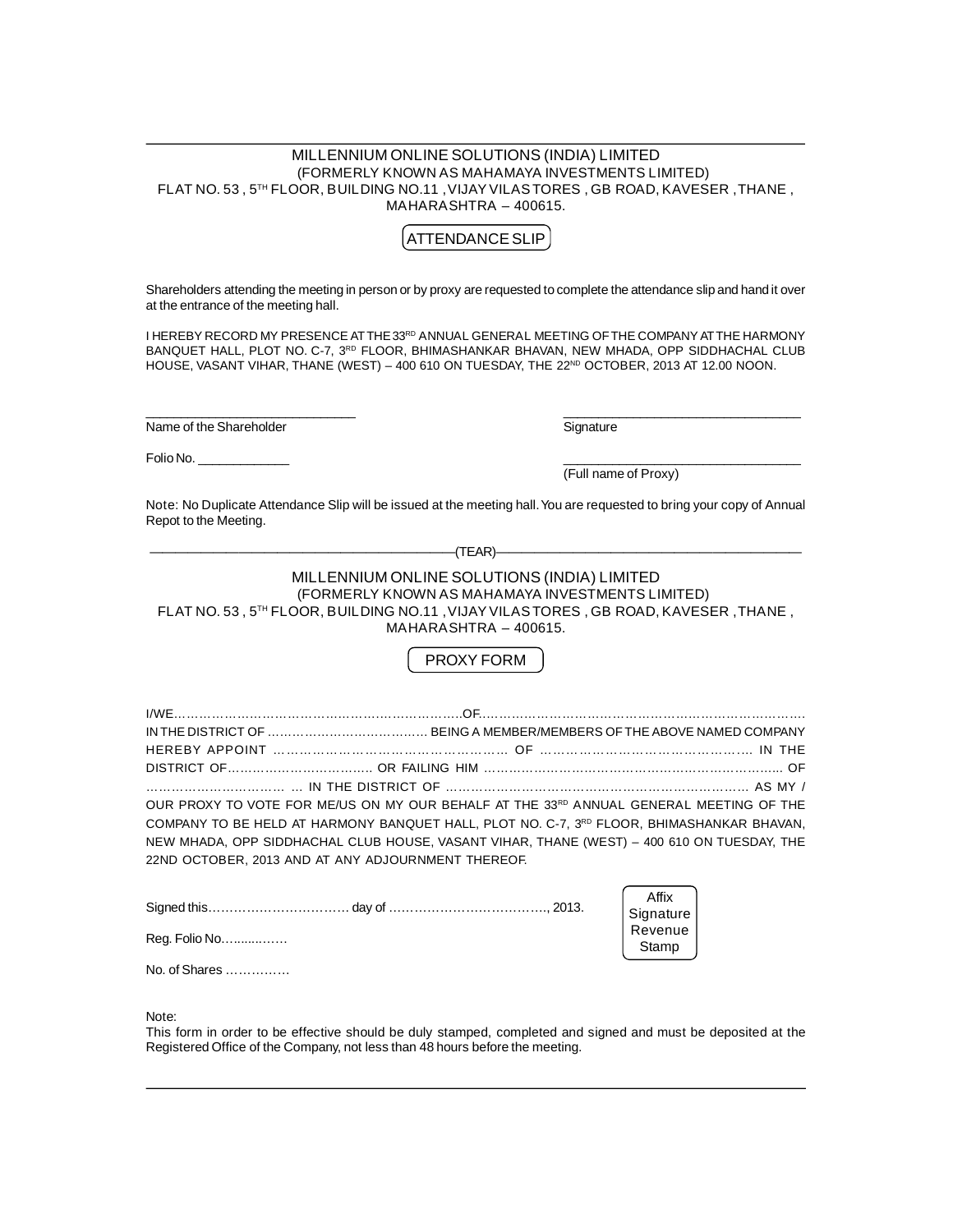**Book - Post**

**To**

*If undelivered, please return to* **MILLENNIUM ONLINE SOLUTIONS (INDIA) LIMITED (FORMERLY KNOWN AS MAHAMAYA INVESTMENTS LIMITED) FLAT NO. 53 , 5TH FLOOR, BUILDING NO.11 , VIJAY VILAS TORES , GB ROAD, KAVESER , THANE , MAHARASHTRA – 400615.**